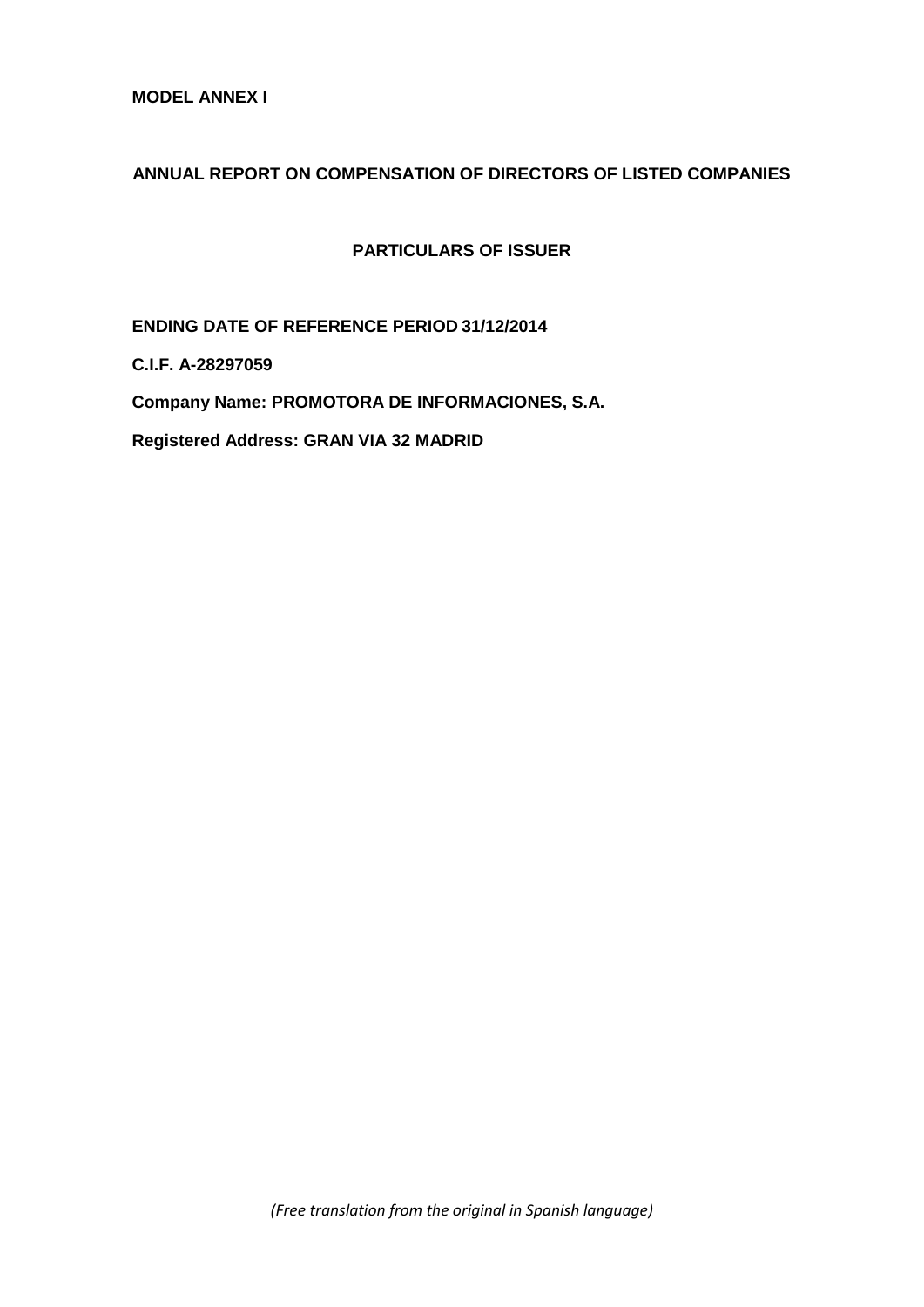### **ANNUAL REPORT ON COMPENSATION OF DIRECTORS OF LISTED COMPANIES**

### **A COMPENSATION POLICY OF THE COMPANY FOR THE YEAR IN COURSE**

### **A.1 Explain the company's compensation policy. Within this section include information regarding:**

– General bases for and principles of the compensation policy.

– Most significant changes made to the compensation policy by reference to the policy used during the prior period, and the changes that have been made during the year in the terms for exercise of options already granted.

– Criteria used to establish the company's compensation policy.

– Relative importance of the variable compensation categories by reference to the fixed categories, and criteria used to determine the various components of the compensation package of the directors (compensation mix).

#### **Explain the compensation policy**

This report refers to PROMOTORA DE INFORMACIONES, S.A. (hereinafter "PRISA" or the "Company").

1. General bases for and principles of the compensation policy.

The Articles of Association (articles 19 and 25) and the Board of Directors Regulations of PRISA (articles 33, 34 y 35) contain the general scheme applicable to director compensation.

The Board of Directors of PRISA approved the compensation policy for 2015, within the general framework and taking account of the following principles:

- External directors must be compensated based on their actual time commitments.
- o The amount of independent directors' compensation must be calculated so that it offers incentives for time commitment, but at the same time does not undermine their independence.

The Board of Directors also took account of the following compensation principles that, on proposal of the Corporate Governance and Nominating and Compensation Committees, are to be incorporated in the Board of Directors Regulations currently being reviewed by the board:

- The compensation of the directors in any event must be in reasonable proportion to the size of the Company, the economic situation existing from time to time and the market standards of comparable undertakings. Also, the established compensation scheme must be aimed at promoting the profitability and long-term sustainability of the Company, and must incorporate the safeguards necessary to prevent excessive risk assumption and reward of unfavourable results.
- o In any event, compensation linked to Company earnings must take account of any qualifications stated in the audit report that reduce those earnings.

The compensation of directors is compatible with and independent of the salaries, compensation, indemnifications, pensions or remuneration of any kind, established generally or individually for those members of the Board of Directors that serve in any compensated office or position of responsibility, whether or not of an employment nature, with PRISA or its controlled companies. As a result, the compensation policy for 2015, as for prior years, varies depending upon whether it applies to inside or external directors.

The Board of Directors has 13 external directors and 3 executive directors (the Chairman of the Board of Directors and of the Delegated Commission, Mr. Juan Luis Cebrián Echarri, the CEO, Mr. Jose Luis Sainz Díaz , and the Deputy Chairman of PRISA and Chairman of DTS, Distribuidora de Televisión Digital, S.A., Mr. Manuel Polanco Moreno).

As described below, the directors may receive a part of their compensation by way of delivery of shares of the Company. The PRISA rules of conduct establish an obligation to advise the Office of the General Secretary of any transaction in the shares of the Company. Also, there are restrictions on engaging in transactions in such securities for all directors and executives that may have inside information.

Deliveries of shares made during 2014 and those to be made until April 2019 are covered by a resolution adopted by the ordinary shareholders meeting held on 28 April 2014, authorising the delivery of shares of the Company in payment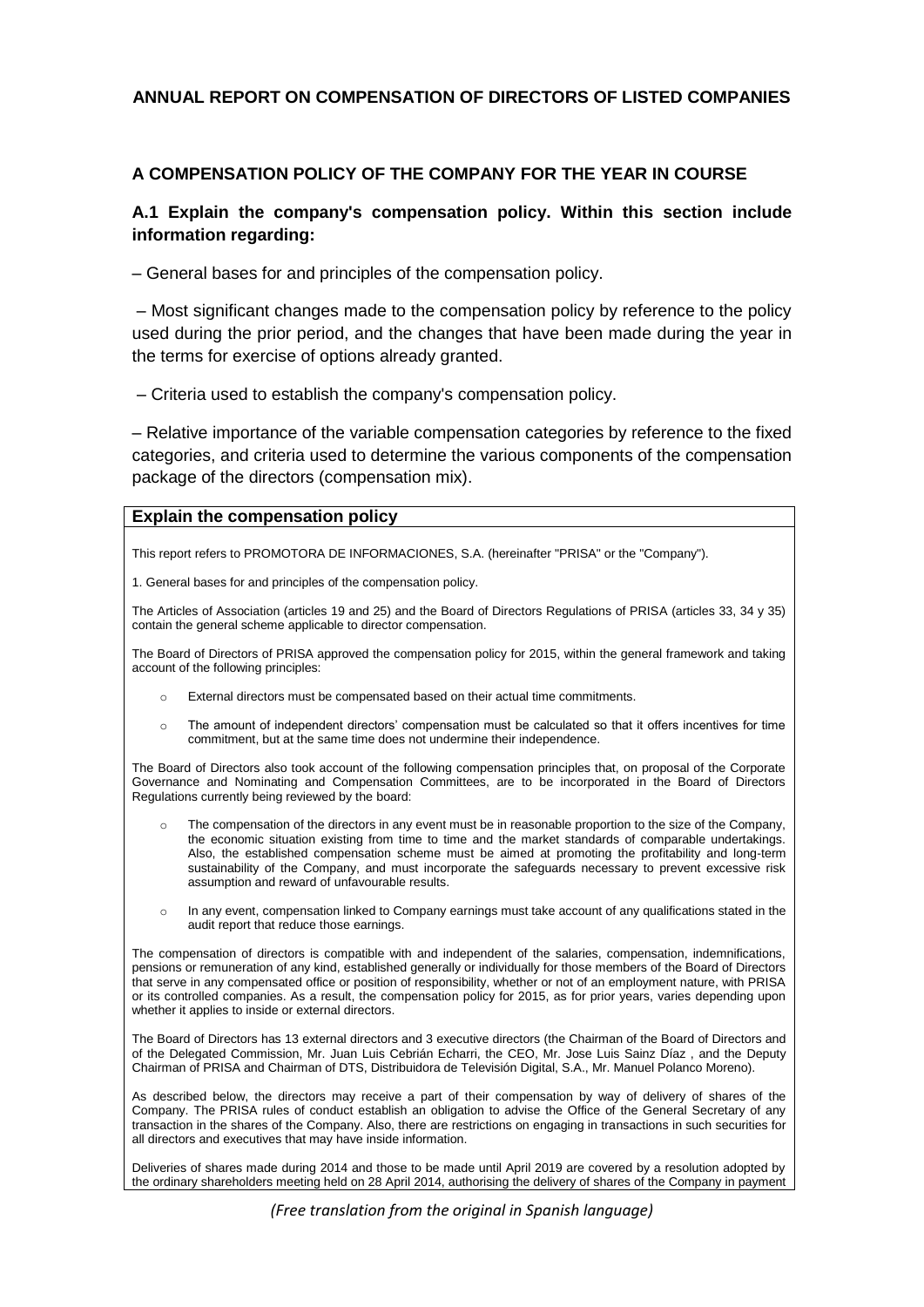of compensation of directors of the Company and a defined group of executives of Prisa Group.

2. Categories of compensation of for external directors:

The general shareholders meeting held on 27 November 2010 established maximum fixed compensation for the Board of Directors of 2,000,000 euros. That maximum will remain in effect until the general meeting approves an amendment thereof.

On proposal of the Nominating and Compensation Committee, this maximum has not been adjusted since it was originally fixed. Nor will it be adjusted for 2015.

Also, within the limits on that maximum compensation fixed by the general meeting, the Board of Directors has authority to resolve the terms upon which compensation will be distributed to the various directors. As provided in article 19 of the Articles of Association, the compensation of the various directors may vary based on their positions and their services on board committees, and will be compatible with payment of per diems for attendance at meetings.

The compensation policy for external directors for 2015 has been fixed on the following categories of compensation, with the changes that also are described, by comparison with 2014:

i. Fixed annual compensation for membership on the Board of Directors, which is paid to each of the external directors, at their election, either fully in cash or 60% in cash and 40% in PRISA shares.

The Board of Directors de PRISA, on proposal of the Corporate Governance Committee after a favourable report from the Nominating and Compensation Committee, within the framework of the Company's compensation policy and in order to comply with a recommendation of the CNMV's Uniform Good Governance Code, has resolved to establish, for external directors receiving shares in payment of their fixed compensation, the obligation to hold them until they leave their positions as directors. This obligation will be applicable to deliveries of shares accruing from January 2015.

Fixed annual compensation for membership on various board committees (Delegated Commission, Audit Committee, Nominating and Compensation Committee, Corporate Governance Committee), paid in cash. The amount is different for chairmen and members of the committees.

The Committee for Digital Change, formed in October 2014, has two inside and two external directors as members. None of the directors receives fixed annual compensation for such membership.

Per diems for attendance at meetings of the Board of Directors and its committees (Delegated Commission, Audit Committee, Nominating and Compensation Committee, Corporate Governance Committee and Committee for Digital Changee), also paid in cash to External directors.

In addition to the aforesaid compensation, External directors of PRISA may earn other fees for their participation on the boards of directors of other companies in the PRISA Group, in accordance with their respective articles of association, as in fact occurs.

3. Categories of compensation of executive directors:

Executive directors receive no amount in the categories set forth in the preceding section (fixed compensation for membership on the board and its committees and per diems for attending meetings thereof).

The compensation of the executive directors is determined by the respective contracts of each of them with the Company, which are analysed in greater detail in the following sections.

In general terms, the categories of compensation corresponding to the executive directors are as follows:

- i. Fixed salary.
- ii. Variable compensation (annual and multi-year).
- iii. In-kind compensation
- iv. Indemnification for termination of contract
- v. Compensation for post-contractual noncompete
- 4. Compensation mix for executive directors:

The relative importance of the variable compensation categories by comparison with the fixed categories (the "compensation mix", in the determination of which fixed compensation for 2015, annual target variable compensation for 2015 and annualised target long-term variable compensation for 2015 have been taken into account), is as follows for each of the executive directors:

The compensation mix of Mr. Juan Luis Cebrián Echarri (Executive Chairman) is 40% fixed compensation, 40% variable compensation and 20% long-term variable compensation.

The compensation mix of Mr. Manuel Polanco Moreno (Deputy Chairman of PRISA and Chairman of DTS, Distribuidora de Televisión Digital, S.A.) is 52% fixed compensation, 31% annual variable compensation and 17% longterm variable compensation.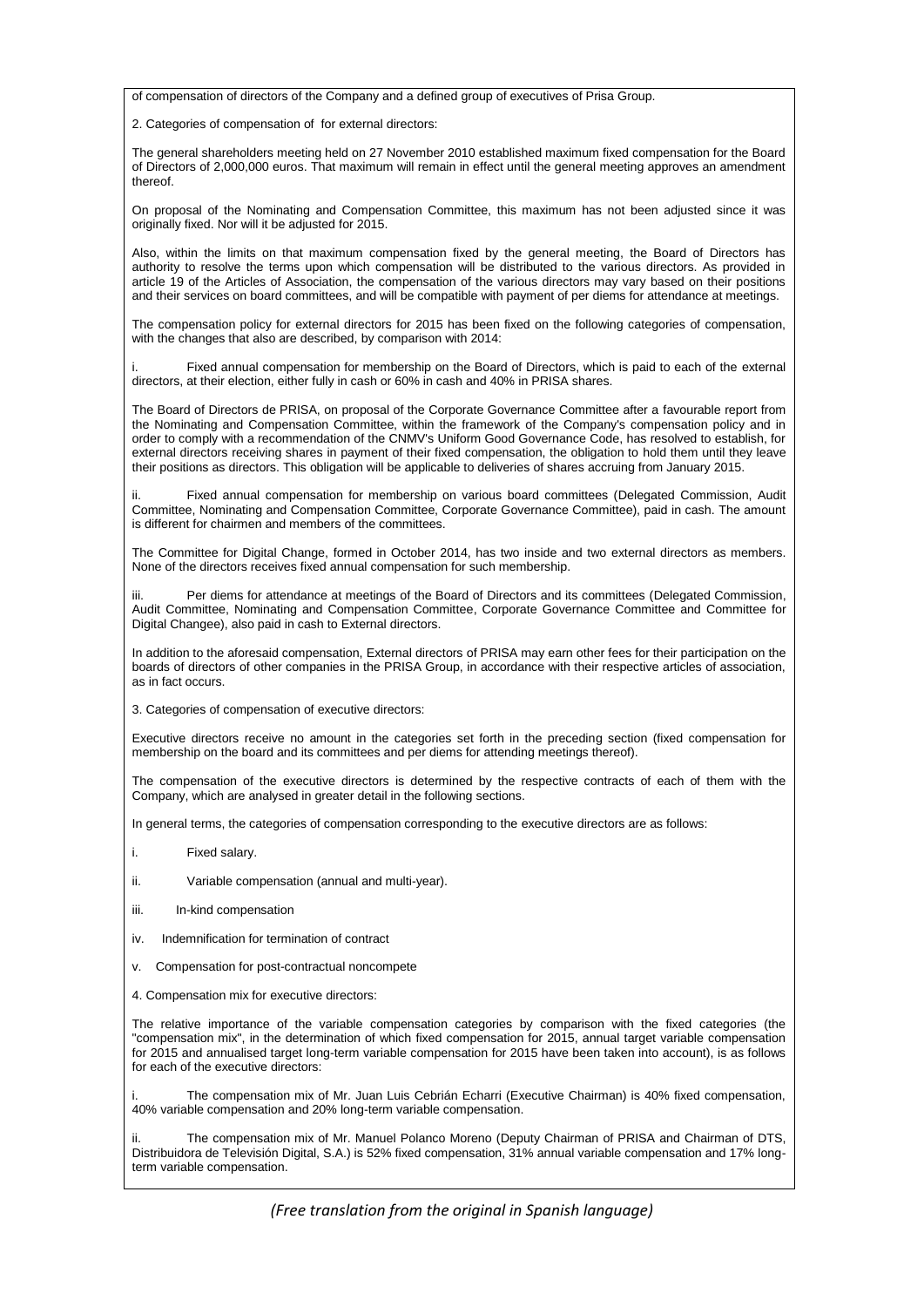iii. The compensation mix of Mr. Jose Luis Sainz Díaz (CEO) is 41% fixed compensation, 41% variable compensation and 18% long-term variable compensation.

In the compensation report for the prior year the compensation policy for 2014 was explained. It was applicable to the then CEO of the Company, Mr. Fernando Abril-Martorell Hernández, who left that office on 30 September 2014.

The Board of Directors, on proposal of the Nominating and Compensation Committee, reviews the compensation policy annually. The criteria that are used in determining the various components of the compensation package are defined by virtue of the strategic objectives set by the Board of Directors, best market practices and the legislation in effect from time to time.

**A.2 Information on preparatory work and the decision-making process that has been used to determine the compensation policy and the role, if any, played by the compensation committee and other supervisory bodies in setting the compensation policy. This information if appropriate will include the mandate of the compensation committee, its composition and the identity of the outside advisors the services of which have been used in the determination of the compensation policy. It will also state the nature of the directors, if any, that have participated in determination of the compensation policy.** 

#### **Explain the process for determination of the compensation policy**

1. Preliminary work:

The compensation policy is posed, in the first instance, by a working group comprised of professionals from the Human Resources Department and the Office of the General Secretary of PRISA. They study and take into consideration the applicable legal framework, articles regulation and internal regulations, recommendations and best practices regarding the matter, the structure of the management body, the contractual conditions of executive directors and the needs and economic situation of the business.

Definition and proposal of the compensation policy by the Nominating and Compensation Committee:

Based on the aforesaid preliminary work, the Nominating and Compensation Committee defined and proposed the 2015 compensation policy.

The functions of the Nominating and Compensation Committee in this regard are defined in the Board of Directors Regulations of PRISA, the current version of article 25 of which gives it the following responsibilities:

i."Proposing to the Board of Directors (i) the scheme of director compensation, (ii) the amounts and/or maximums for each category of compensation of directors, based on their time commitment to the board and the committees thereof, (iii) the individual compensation of executive directors and the other conditions of their contracts and (iv) the report on compensation policy for directors and senior executives.

ii.Approving the objectives associated with variable compensation of executive Directors and/or managers.

iii.Proposing to the Board of Directors the compensation scheme for senior executives of PRISA and its subsidiaries, and reporting to the board on calculation of the variable compensation thereof, as well as calculation of other incentive plans destined thereto.

iv.Ensuring compliance with the compensation policy established by the Company."

The Nominating and Compensation Committee in addition has the authority given to it by art. 529 quindecies of the Capital Companies Act (recently approved by Act 31/2014 amending the Capital Companies Act to improve corporate governance).

The Nominating and Compensation Committee is comprised of two independent external directors (its Chairman, Mr. Gregorio Marañón y Bertrán de Lis, and Mr. Alain Minc) and two proprietary external directors (Mr. Borja Pérez Arauna and Ms. Agnès Noguera Borel).

2. Approval of the compensation policy by the Board of Directors:

The 2015 compensation policy was approved by the Board of Directors, with the active participation of all of its members, on proposal of the Nominating and Compensation Committee.

The board in addition has approved the individual compensation for executive directors and any other conditions pertaining to their contracts.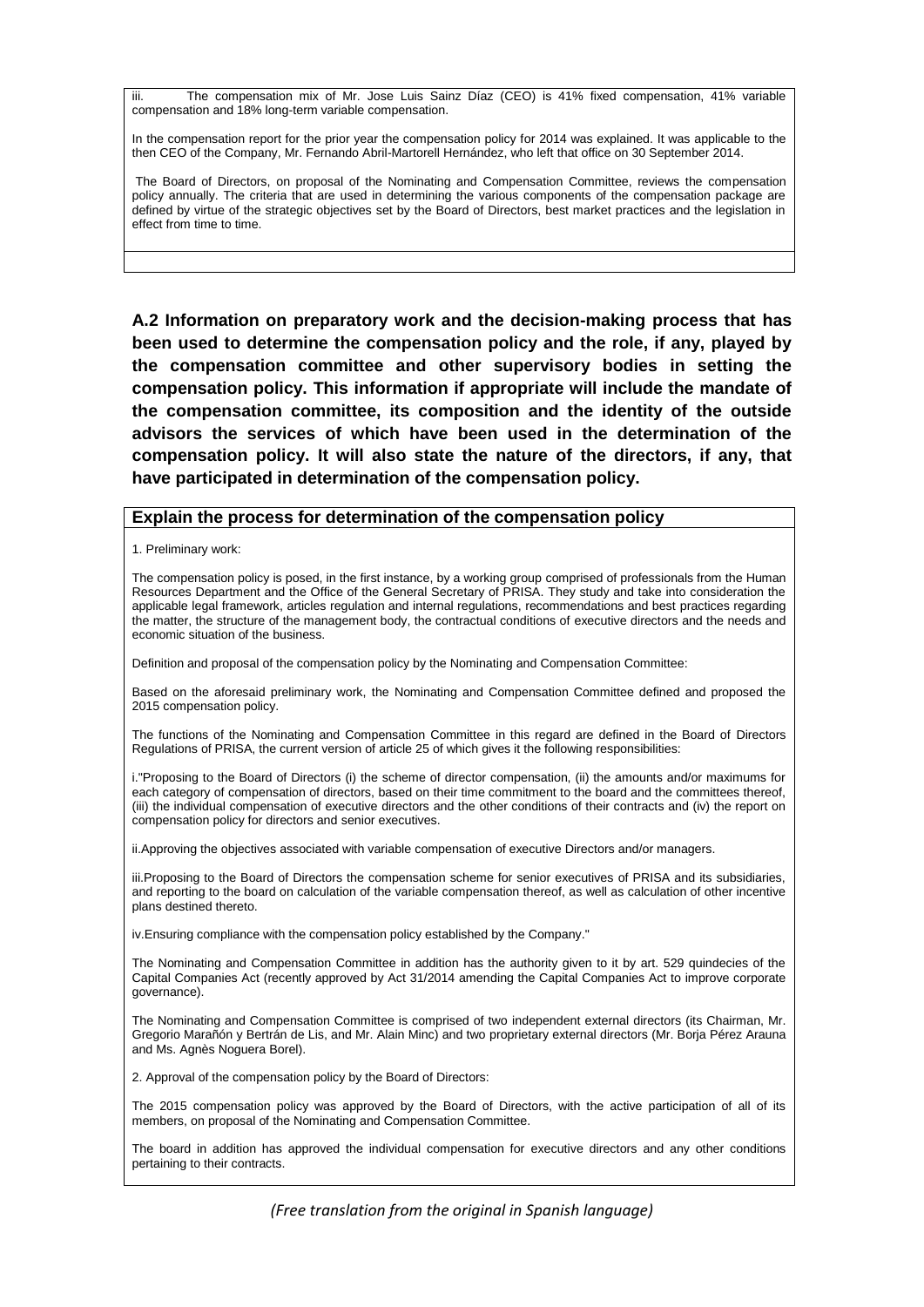The authority of the board in this regard is set forth in article 5 of the PRISA Board of Directors Regulations.

3. Approval on an advisory basis by the general shareholders meeting:

In accordance with the provisions of article 541 of the Capital Companies Act and other related regulations (article 61 ter of the Securities Market Act and article 12.2 of Order ECC/461/2013), this compensation policy report will be submitted for approval, on an advisory basis, of the ordinary general shareholders meeting held in 2015. The complete text thereof will be made available to the shareholders. Under section 2 of the transitional provision of Act 31/2014 amending the Capital Companies Act to improve corporate governance, if the ordinary general meeting held in 2015 on an advisory basis approves this compensation policy report, the compensation policy contained herein will also be deemed to have been approved for purposes of the provisions of article 529 novodecies of the Capital Companies Act, that article being applicable to the Company from that point forward.

4. Outside Advice

To define the compensation scheme for the CEO the outside advice of the Towers Watson consulting firm was used. For the drafting of this report, the Company had the collaboration of KPMG Abogados.

The process that was used ensures proper alignment of the Company's compensation policy with the principles determined by the Board of Directors, and the long-term sustainability of the business, satisfying the formal requirements established by applicable rules. Based on this entire process, the Company will have a sound compensation policy, endorsed by the Company's various governance bodies, which protects the interests of the Company and seeks alignment with the interests of its shareholders.

**A.3 Indicate the amount and nature of the fixed components, broken down, if applicable, of the compensation for performance of duties of senior management of the executive directors, the additional compensation as chairman or a member of any board committee, of the per diems for participation on the board and its committees or other fixed compensation as a director, as well as an estimate of the fixed annual compensation resulting therefrom. Identify other benefits that are not paid in cash and the basic parameters on the basis of which they are granted.** 

#### **Explain the fixed components of compensation**

As already was indicated in section A.1. above, the categories of compensation received by directors are different depending on whether they are inside or external directors:

1. Fixed components of the compensation of external directors:

i. Compensation for membership on Board of Directors: compensation in this category amounts to 75,000 euros per annum. This amount is paid to each of the external directors, at their election, either fully in cash or 60% in cash and 40% in PRISA shares. When a director chooses partial payment in shares of PRISA, they are delivered quarterly on a prorated basis, taking as the reference the average closing price of the share on the Continuous Market over the thirty business days immediately preceding the last day of each calendar quarter, included. Cash contribution is paid monthly, also on a prorated basis.

As already indicated in section A.1 above, the external directors that receive shares in payment of their fixed compensation are required to hold them until leaving their positions as directors. This obligation will be applicable to deliveries of shares accruing from January 2015.

ii. Compensation for membership on the Delegated Commission: the compensation in this category also amounts to 75,000 euros per annum and is paid on a prorated basis, monthly in cash.

iii. Compensation for membership on the Audit Committee, Nominating and Compensation Committee and Corporate Governance Committee: the compensation in this category amounts to 19,000 euros per annum for their chairmen and 9,500 euros per annum for members, and is paid monthly in cash, on a prorated basis.

As already indicated in section A.1 above, the members of the Committee for Digital Change receive no fixed annual compensation for membership on that committee.

The estimated total amount for 2015, in the three preceding categories, is approximately 1,353,000 euros, for which reason it does not exceed the 2,000,000 euros maximum established by the general shareholders meeting held on 27 November 2010 (see section A.1 of this report). The Board of Directors, on proposal of the Nominating and Compensation Committee, may, if applicable, adjust this compensation, within the limits authorised by the board.

iv. Per diems for attendance at meetings of the Board of Directors and its committees (Audit Committee, Nominating and Compensation Committee, Corporate Governance Committee and Committee for Digital Changee): the amount of the per diems for attendance at meetings of board committees is different for their chairmen and for their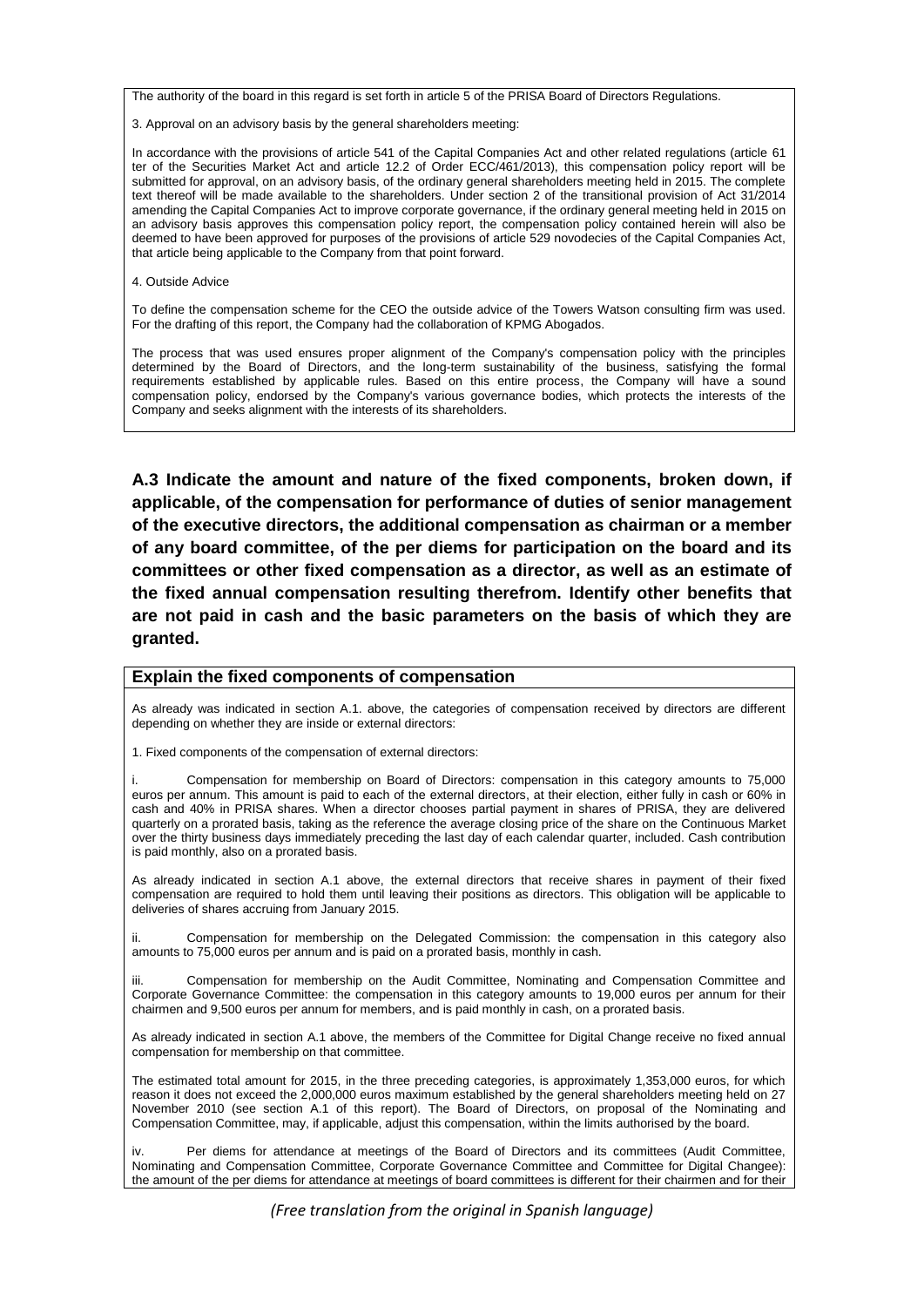members, and is paid fully in cash.

The estimated total amount in this category, for 2015, is approximately 428,000 euros, which also may be adjusted by the Board of Directors, on proposal of the Nominating and Compensation Committee.

2. Fixed components of the compensation of executive directors:

As already has been indicated, the executive directors receive no compensation for membership on the Board of Directors and its committees. They receive, exclusively for their executive and senior management functions, fixed annual compensation in cash, which is determined by their respective contracts, and in 2015 will be in the following maximum amounts:

i. Mr. Juan Luis Cebrián Echarri (Executive Chairman): 1,000,000 euros.

ii. Mr. Manuel Polanco Moreno (Deputy Chairman of PRISA and Chairman of DTS, Distribuidora de Televisión Digital, S.A.): 460,420 euros

The fixed compensation of Mr. Manuel Polanco Moreno is paid by DTS, Distribuidora de Televisión Digital, S.A. ("DTS"), for his service as Chairman of the Board of Directors of that company.

iii. Mr. Jose Luis Sainz Díaz (CEO): 750,000 euros.

### **A.4 Explain the amount, nature and main features of the variable components of the compensation schemes.**

In particular:

– Identify each of the compensation plans of which the directors are beneficiaries, the scope thereof, the date of approval, the date of implementation, the term of validity and the main features. In the case of option plans on shares and other financial instruments, the general features of the plan are to include information regarding the conditions for exercise of the options or financial instruments for each plan.

– Indicate any compensation under profit-sharing or bonus plans, and the reason it is paid.

– Explain the basic parameters and basis for any annual bonus system.

– The classes of directors (executive directors, proprietary external directors, independent external directors and other external directors) that are beneficiaries of compensation schemes or plans that incorporate variable compensation

– The underlying basis of such variable compensation schemes or plans, the criteria for evaluation of performance that are used, as well as the components of and methods for evaluation to determine whether or not the evaluation criteria have been met, and an estimate of the absolute amount of the variable compensation resulting from the current compensation plan, based on the degree of fulfilment of the hypotheses or objectives taken as a reference.

– If applicable, the information is to include a report on the payment deferral periods that have been established and/or the periods for retaining shares or other financial instruments, if any.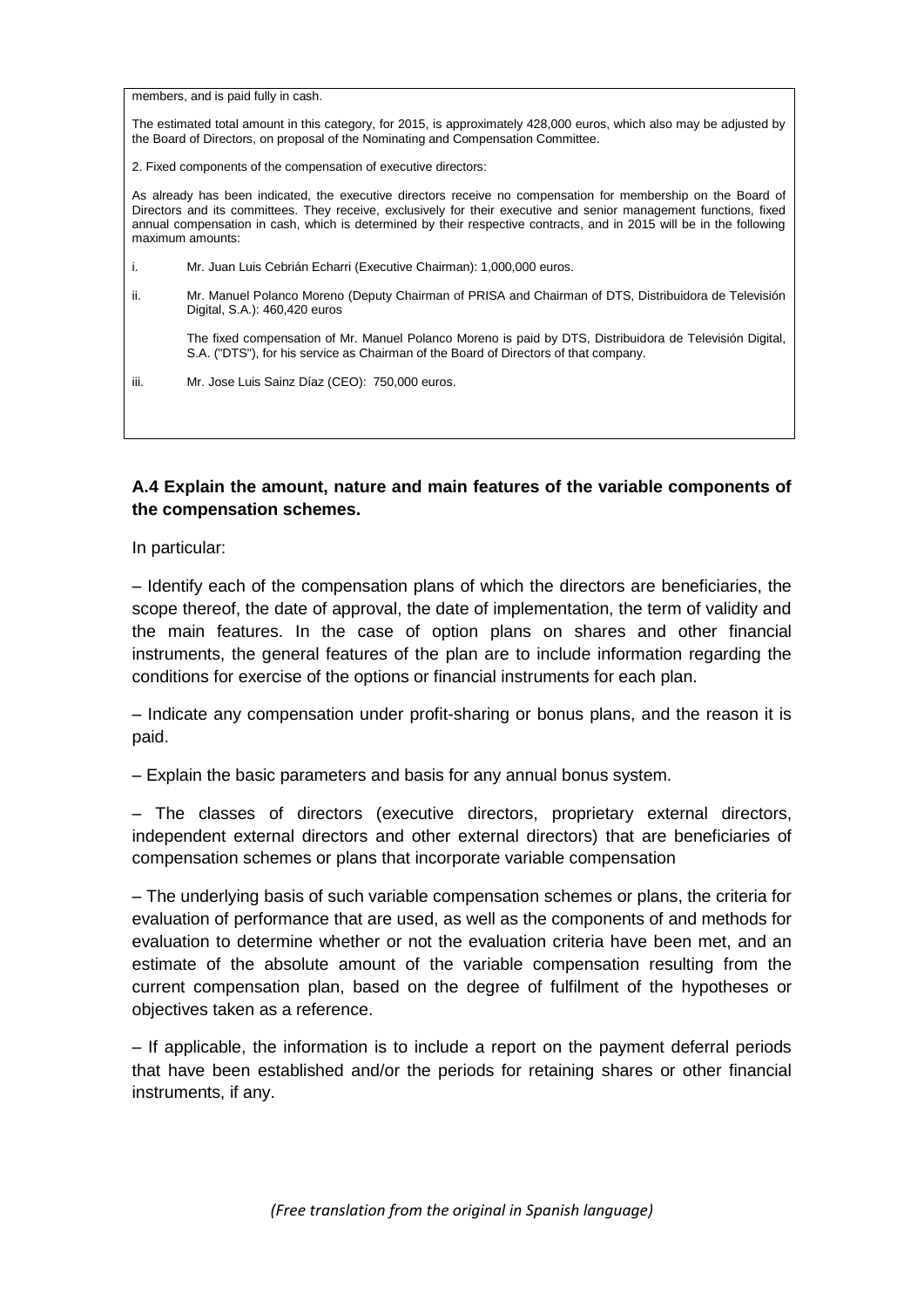#### **Explain the variable components of the compensation schemes**

Only the compensation policy for executive directors includes variable categories in addition to fixed compensation. They are as follows:

1. Short-term variable compensation (annual):

The annual variable compensation consists of a bonus scheme related to 100% fulfilment of management objectives. These objectives are approved annually by the Nominating and Compensation Committee for the management team. In the case of executive directors, the approval corresponds to the Board of Directors, on proposal of that committee. The target bonus, in the case of executive directors, is the one agreed in their respective contracts.

100% of the amount fixed as the target bonus for each beneficiary is earned in the event of achievement of 100% of the established objectives.

The quantitative objectives refer to the consolidated group and, if applicable, to the business unit in which the beneficiary of the scheme performs his duties. The reference metrics for determination of the quantitative objectives are different depending on whether the beneficiary provides his services at corporate headquarters or within a business unit, although they have different weightings and are interrelated.

For 2015, the quantitative and qualitative objectives are weighted as follows:

| <b>Inside Director</b>                             | <b>Quantitative objectives</b> | <b>Qualitative objectives</b> |
|----------------------------------------------------|--------------------------------|-------------------------------|
| Mr. Juan Luis Cebrián Echarri (Executive Chairman) | 60%                            | 40%                           |
| Mr. Manuel Polanco Moreno (Deputy Chairman)        | 80%                            | 20%                           |
| Mr. Jose Luis Sainz Díaz (CEO)                     | 70%                            | 30%                           |

The quantitative objectives for the annual bonus are directly tied to a scale of achievement that relates the degree of achievement of the objectives with the percentage of incentive to be applied to the minimum amount of the variable bonus established at the outset. Scales have been established with independent metrics, requiring minimum achievement of each of the metrics in order to receive the annual bonus. The maximum payment is 120% of all of the metrics with the exception of transformation revenue (digital revenue, new business….), the maximum payment level of which is 130%.

The qualitative part of the annual bonus allows the evaluators to assess performance negatively when it is concluded that the inside director assumed excessive risk, and evaluate the level of fulfilment of strategic plans, objectives of the company digital transformation, budgets, refinancing and, in particular, the contemplated milestones and debt reduction.

The 2015 bonus will be determined using a scheme of independent metrics, with certain indicators and quantitative objectives, to each of which a scale of achievement of objectives will be applied. The annual quantitative objectives are established on an annual basis. For 2015 they are as follows:

| <b>Objective</b> | Mr. Juan Luis Cebrián Echarri I<br>(Executive Chairman) | Mr. Manuel Polanco Moreno<br>(Deputy Chairman)    | Mr. Jose Luis Sainz Díaz<br>(CEO):     |
|------------------|---------------------------------------------------------|---------------------------------------------------|----------------------------------------|
|                  | <b>EBITDA of the Group</b>                              | <b>EBITDA of the Group</b>                        | <b>EBITDA of the Group</b>             |
| $\mathcal{P}$    | Transformation revenue of the<br>Group                  | Transformation revenue of the<br>Group            | Transformation revenue of<br>the Group |
|                  |                                                         | EBITDA of Canal +                                 |                                        |
|                  |                                                         | Subscription revenues.<br>Provision for bad debts |                                        |

Payment of the annual bonus is made after the end of the year. For this reason the bonuses earned in 2015 by the executive directors, in accordance with the aforesaid rules and approved by the Board of Directors, on proposal of the Nominating and Compensation Committee, will be paid in all cases totally in cash in the first semester of 2016.

The determination of the target variable compensation of the executive directors is in accordance with the terms of their respective contracts.

In 2015 the amounts of the target variable compensation will be as follows:

i) Mr. Juan Luis Cebrián Echarri (Executive Chairman): 1,000,000 euros.

ii) Mr. Manuel Polanco Moreno (Deputy Chairman of PRISA and Chairman of DTS, Distribuidora de Televisión Digital,  $S$  A  $\cdot$  275,000 euros.

iii) Mr. Jose Luis Sainz Díaz (CEO): 750,000 euros

2. Multi-year variable compensation:

i) Executive Chairman (Mr. Juan Luis Cebrián Echarri):

In accordance with the terms of his contract with the Company, Mr. Cebrián in January 2016 will be entitled to receive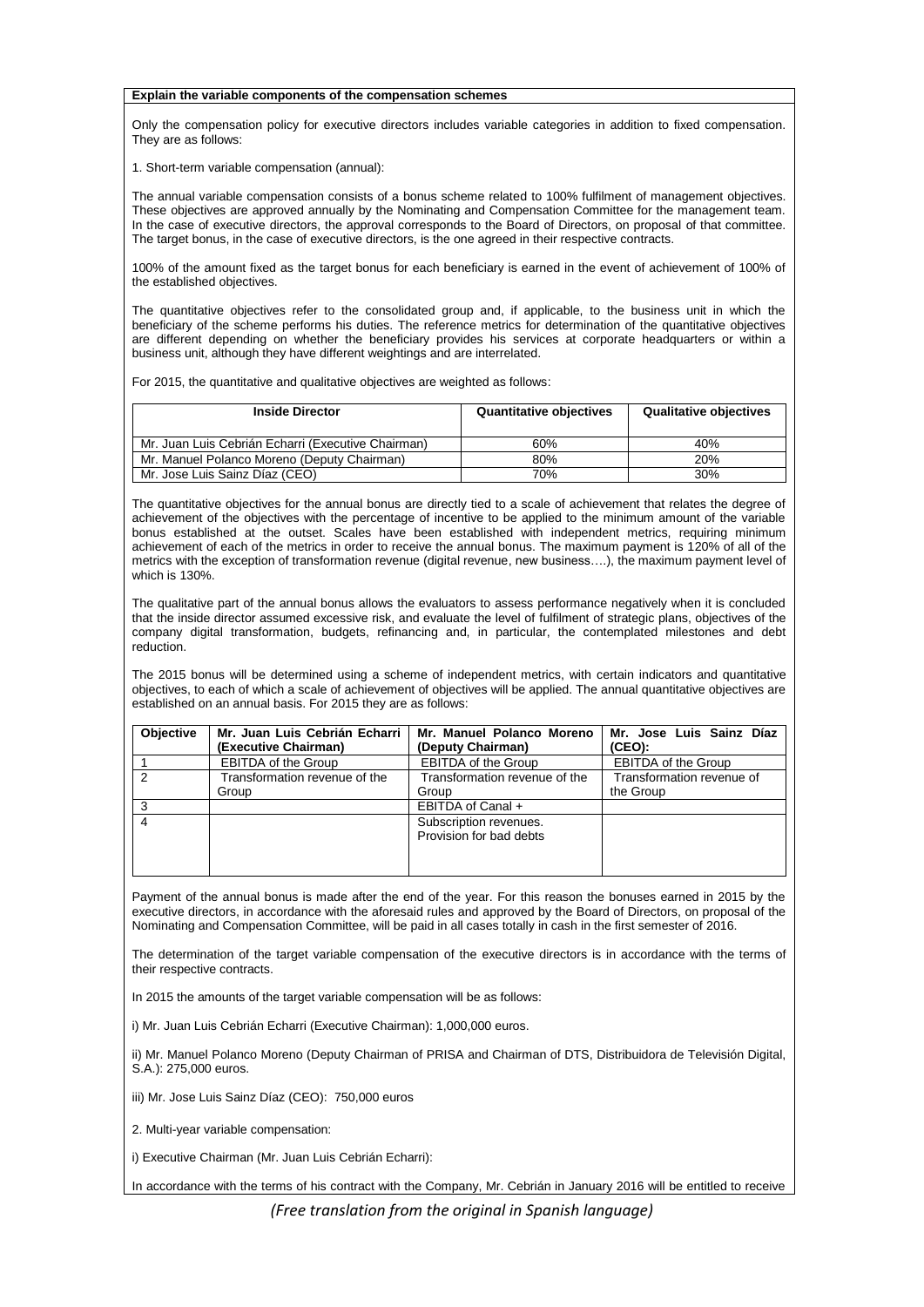a variable multi-year incentive, payable in shares of PRISA, with a value of up to 1,000,000 euros, subject to (i) his remaining as Executive Chairman of PRISA until 1 January 2016 and (ii) his achievement of strategic objectives of the Company fixed by the Board of Directors. The objectives of this multi-year incentive will be the Basic Cash Flow of the group and transformation revenue of the group, cumulative for 2014 and 2015, with a weighting of 60% and, on the other hand, fulfilment of the strategic plans, budgets and refinancing of the company, with a weighting of 40%. Achievement of milestone 1 for the refinancing of the Company will be an essential requirement for earning 40% of multi-year variable compensation.

ii) CEO (Mr. Jose Luis Sainz Díaz):

Settlement of Cycle II, for the 2012-2014 period, of the Long-Term Incentive Plan (Plan de Incentivos a Largo Plazo, or "ILP") for 2011, of which Mr. Sainz is beneficiary based on the performance of his executive functions within Prisa Noticias and Prisa Radio, will occur in 2015. The compensation corresponding to Mr. Sainz amounts to €183,981 (675,904 theoretical shares of PRISA). The number of theoretical shares to be allocated to Mr. Sainz, convertible into shares upon conclusion of the plan, was determined taking account of a reference price of the average closing price of the shares of Prisa on the Madrid Exchange on the 30 trading days prior to 31 December 2012 (included), this value being 0.2722 cents on the euro.

The shares are delivered net of taxes, for which reason the difference between the gross amount and the amount that will be delivered in shares corresponds to the withholding deposit that will apply upon delivery of the shares.

It is noted that although the aforesaid compensation was earned by Mr. Sainz for the duties performed up to September 2014, as an executive of Prisa Noticias and Prisa Radio, the full amount (€183,981) is included in the tables in section D of this report.

Also, in accordance with the terms of his contract with the Company, Mr. Sainz will be entitled to receive a variable multi-year incentive, payable in shares of PRISA, subject to fulfilment of the Company's strategic plans:

 For 2014-2016, in line with the terms of the Long-Term Incentive Plan (ILP) approved by the ordinary general meeting held on 28 April 2014, the term for the generation of that incentive will be three years (2014, 2015 and 2016), the target amount to be received will be up to one million euros in shares and the reference value of a share for purposes of calculation will be 0.4193 euros (2,384,927 shares of the Company), pursuant to the resolution of the aforesaid general shareholders meeting, the maximum number of shares to be delivered will be 110% of the incentive for 110% achievement of objectives, with the minimum required achievement of objectives being 80%, corresponding to 50% of the incentive based on achievement of objectives.

The parameters for evaluation of the degree of achievement of the objectives will be determined based on the Basic Cash Flow of the group EBITDA, minus provisions, minus CAPEX), weighted at 100%, and remaining until 31 December 2016.

 For the 2017-2018 period, the target amount will be up to one million euros (in shares, and the reference price of a share will be the weighted average price on the thirty days prior to 1 January 2017.

The quantitative and qualitative objectives for that period will be fixed by the Board of Directors on proposal of the Nominating and Compensation Committee, which must take account of fulfilment of the strategic plans of the Company and personal performance.

iii) Deputy Chairman (Mr. Manuel Polanco Moreno):

Mr. Polanco is a beneficiary of the ILP that, within the compensation policy of the Company, for the purpose of aligning the interests of the management team of Prisa Group with those of its shareholders, and to incentivise and encourage loyalty among the members of the Management Team, was approved by the PRISA shareholders meeting held on 28 April 2014. The ILP is for a total term of three years, from 1 January 2014 to 31 December 2016. By virtue thereof a given number of ordinary Class A shares of the Company and a given amount of cash may be delivered to executive directors of the Company and a specific group of key executives of the group, based on their level of responsibility and contribution to the results of the group, as variable compensation tied to achievement of long-term objectives.

Calculation of the ILP settlement and payment in cash and delivery of shares will occur in 2017, on the terms and conditions established, on proposal of the Nominating and Compensation Committee, by the Board of Directors, which will determine the specific date of delivery of the shares and payment of the cash amount.

Of the three executive directors, only Mr. Manuel Polanco Moreno is a current beneficiary of the ILP.

Within the ILP, the target amount to be received by Mr. Polanco will be up to 450,000 euros, payable 80% in cash and 20% in shares. The reference value of a share for these purposes will be 0.4193 euros, pursuant to the resolution of the general shareholders meeting of 28 April 2014 that approved the ILP. The maximum number of shares to be delivered will be 110% of the incentive for 110% achievement of objectives, with a minimum achievement of 80% required, corresponding to 50% of the incentive based on achievement of objectives.

The parameters for evaluation of the degree of achievement of the objectives will be determined based on the Basic Cash Flow of the group EBITDA, minus provisions, minus CAPEX), weighted at 100%, and remaining with the group until 31 December 2016.

3. Coverage for delivery of shares in payment of multi-year variable compensation:

As already indicated in section A.1 of this report, the ordinary shareholders meeting held on 28 April 2014 authorised delivery of shares of the Company in payment of compensation of directors of the Company and a defined group of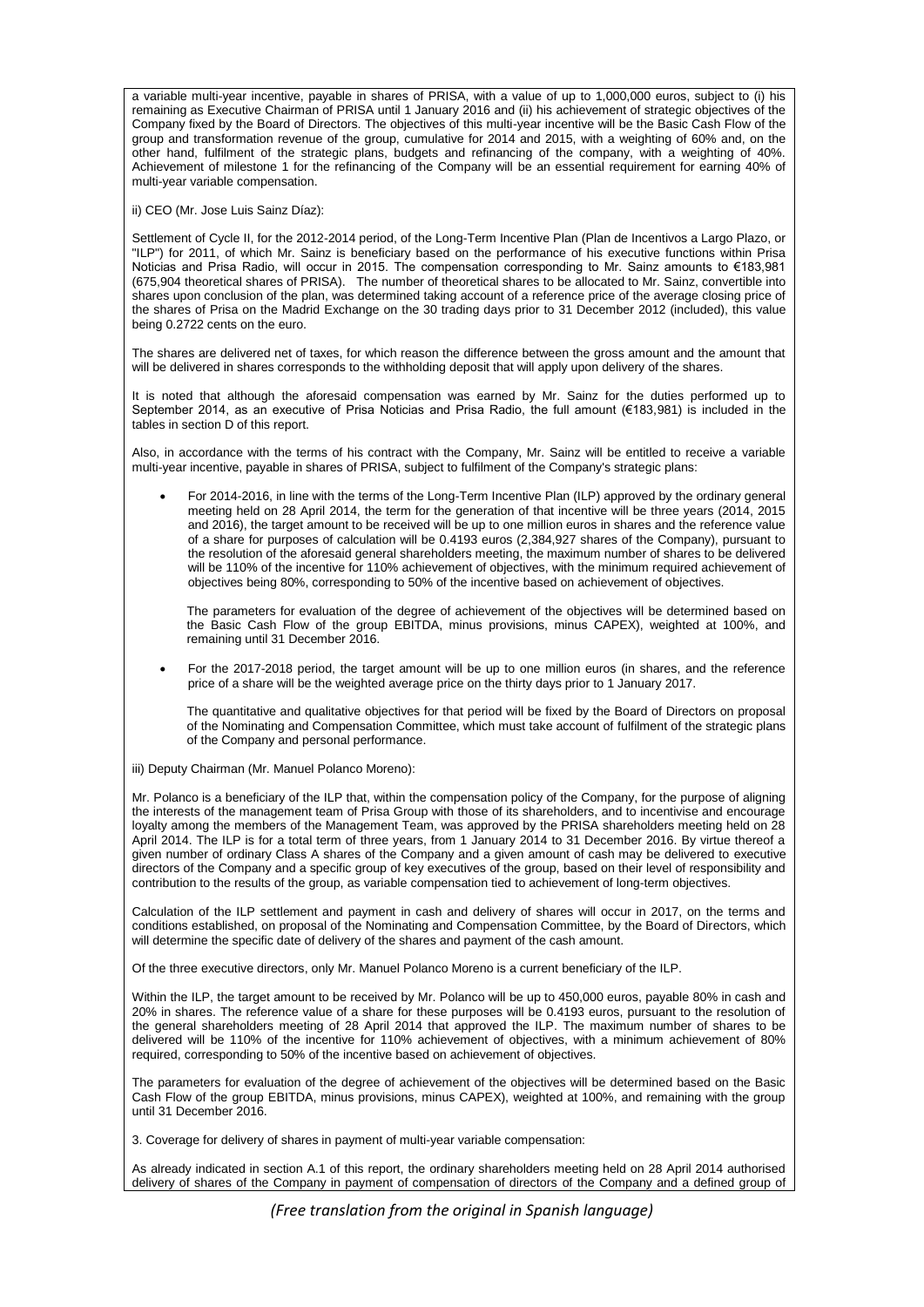Prisa Group executives. Within the cases covered by that resolution delivery of shares to executive directors and payment of long-term variable compensation (long-term incentive) was included, for these purposes expressly including the aforesaid ILP, also approved at that meeting, when it resolved that it was to be paid in whole or in part in the form of shares of PRISA.

4. Early termination and variable compensation:

i) Contract of the Executive Chairman (Mr. Juan Luis Cebrián Echarri):

In the event of early termination of the contract between the Company and Mr. Cebrián, except when termination thereof is decided by the Company by reason of the Executive Chairman's having engaged in any of the conduct that current labour legislation considers to be just cause for dismissal, he will receive the part of the annual bonus accruing in proportion to the time worked during the year, provided that the objectives contemplated in each case are achieved.

As has been stated, it is an essential requirement for earning the multi-year variable compensation that Mr. Cebrián remain as Executive Chairman of PRISA until 1 January 2016.

ii) Contract of the CEO (Mr. Jose Luis Sainz Diaz):

In the event of termination of the contract between the Company and Mr. Sainz for any reason not attributable to the CEO, he will receive the part of the annual bonus and the multi-year compensation earned in proportion to the time worked during the year or relevant multi-year period, respectively, provided that the objectives contemplated in each case are achieved.

In any event, the multi-year compensation corresponding to the year of departure will not be paid if it results from a decision of the company based on breach of his obligations, or by resignation or voluntary departure of the CEO, unless in the latter case the resignation or departure occurs during the last two months of the year, in which case he will receive the proportional part of the corresponding variable compensation, provided that the contemplated annual objectives are achieved.

In no case will the annual variable compensation corresponding to the year in which the contract is terminated, or the multi-year variable compensation corresponding to the relevant period, be paid if the termination of the contract is decided upon by the Company by reason of the CEO engaging in any of the conduct that current labour legislation deems to be just cause for dismissal.

iii) Contract of the Deputy Chairman (Mr. Manuel Polanco Moreno):

In the event of loss or suspension of the rights under the annual variable compensation plan, he will not be entitled to any compensation whatever as indemnification of damages.

The rights to the annual variable compensation will be lost only in the following cases:

a) Resignation before 31 December of the year in course.

b) Dismissal for any reason held to be a proper by judicial authority. If the dismissal is held to be improper, the annual variable compensation will be settled in proportion to the time elapsed in the fiscal year, on the value of his "reference bonus" and actual achievement of objectives

The multi-year variable compensation will not be paid when he voluntarily leaves the position. The aforesaid loss of rights will occur at the time of notice of the resignation or termination of his contract, or when he is properly dismissed or his contract is terminated for just cause. The aforesaid loss of rights will occur from the day of notice of the dismissal or termination of the contract, and he will not be entitled to receive any compensation whatever by way of multi-year incentive.

In the event of death or disability requiring departure from office, temporary disability by reason of illness or accident, Mr. Polanco or his heirs will receive the proportional part of the incentive that has been generated. In this regard, the incentive will be prorated based on the time actually worked from the commencement date of the plan. In the event of forced leave, retirement, early retirement or similar circumstances under a company plan, improper dismissal or termination of the contract with a right of indemnification, he will not be entitled to receive the incentive. Nonetheless, in the foregoing cases the Nominating and Compensation Committee may establish whether Mr. Polanco will retain all or a part of the incentive, and on what conditions. When the termination of the labour relationship occurs by mutual agreement or by reason of a leave of absence not referred to in any of the preceding sections, the provisions of the termination or leave of absence agreement will apply.

**A.5 Explain the principal features of the long-term savings schemes, including retirement and any other survival benefit, financed in whole or in part by the company, whether funded internally or externally, with an estimate of the amount thereof or the equivalent annual cost, indicating the type of plan, whether it is a defined contribution or defined benefit plan, the conditions for vesting of the economic rights in favour of directors and compatibility thereof with any kind of**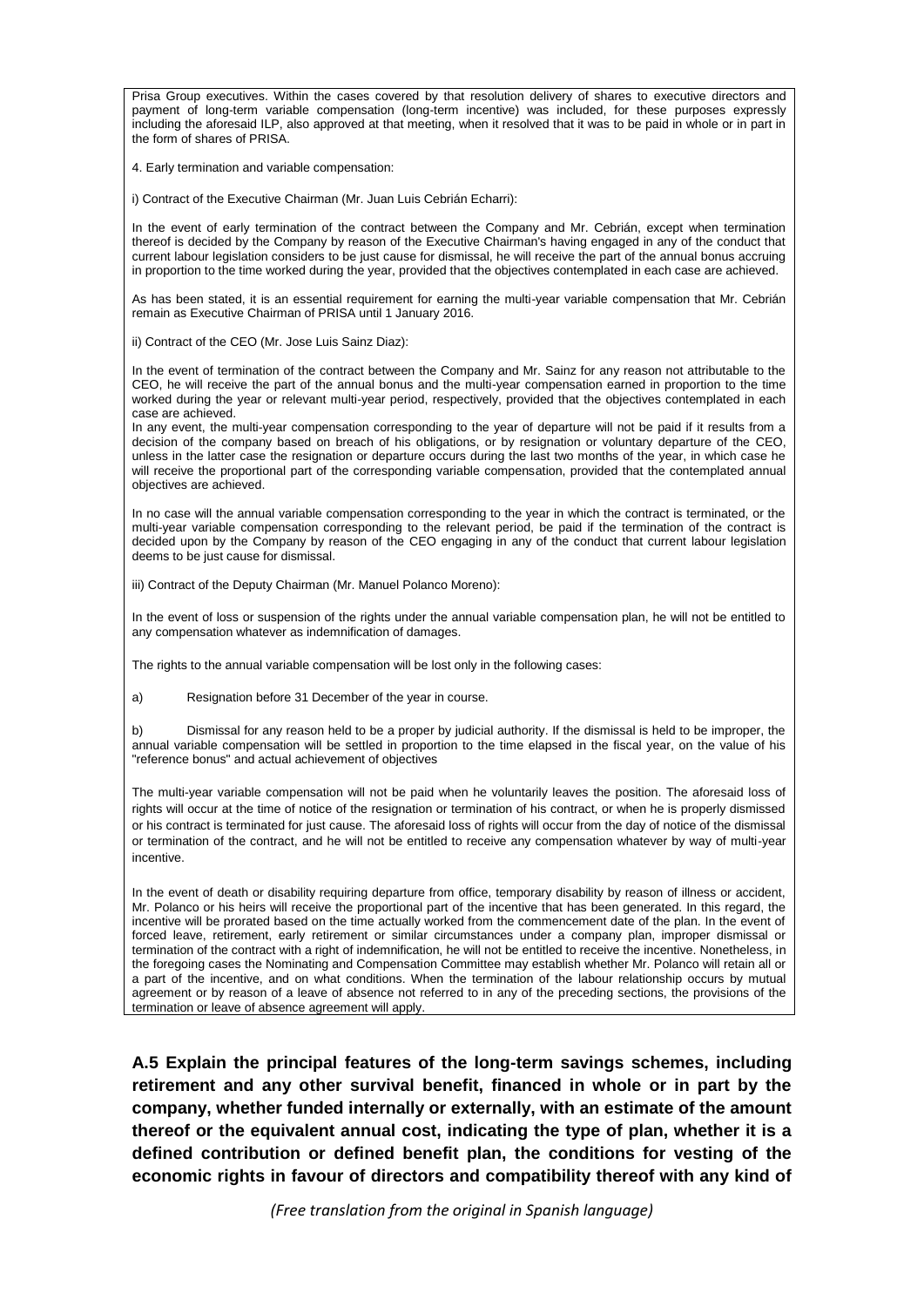**indemnification for early termination of the contractual relationship between the company and the director.**

**Also indicate the contributions on the director's behalf to defined-contribution pension plans, or any increase in the director's vested rights in the case of contributions to defined-benefit schemes.** 

#### **Explain the long-term savings schemes**

The contract signed with the Executive Chairman, Mr. Juan Luis Cebrián Echarri, which entered into effect on 1 January 2014 (see section A.7), provides that, from the 2014 financial year, he is entitled to an annual contribution of 1,200,000 euros, as retirement bonus. The company thereby funds an accelerated retirement scheme for its chief executive, in accordance with practice in the Spanish market, taking into account the dedication of a complete professional career within the group and the customary range of defined contribution plans.

The retirement bonus will be delivered to Mr. Cebrián in full upon conclusion of his contract, and will vest even in the event of early termination of the contract. In the event of early termination of his contract by the Company, Mr. Cebrián as indemnification will receive exclusively full settlement of the retirement bonus, which will not be compatible with any other kind of indemnification

As indicated in section A.7 below, in the event of breach of the noncompetition clause established in his contract, Mr. Cebrián will be required to repay such amount as he may have received as retirement bonus to the Company.

Since the Company, following prudent accounting criteria, in 2014 recorded a provision covering the full amount of the retirement bonus (€6,000,000), that full amount has been included in table c) in section D of this report.

### **A.6 Indicate any indemnification agreed or paid in the event of termination of a director's duties**

#### **Explain the indemnification**

The Company's compensation policy includes recognition that executive directors are entitled to indemnification in certain cases of early termination of their executive functions. Their respective contracts set forth the agreements reached by the company and the executive directors:

1. As already indicated in section A.5 above, in the event of early termination of the contract of Mr. Juan Luis Cebrián Echarri by the Company, Mr. Cebrián as indemnification will receive exclusively the full amount of the retirement bonus, which will not be compatible with any other kind of indemnification.

2. The contract signed with the CEO, Mr. Jose Luis Sainz Díaz, provides that, in the event of unilateral resignation or by simple decision of the Company or its breach, Mr. Sainz will be entitled to indemnification equivalent to 15 months of fixed and annual variable compensation, as the reference using the last one paid.

3. The contract signed with the Deputy Chairman, Mr. Manuel Polanco, provides that in the case of unilateral resignation, simple decision of the Company or breach by it, Mr. Polanco will be entitled to payment of indemnification equivalent to twelve months of the most recent fixed and variable compensation. In any case of indemnification, the most recent fixed and variable compensation received by Mr. Polanco will be used.

**A.7 Indicate the conditions to apply to the contracts of executive directors exercising senior management functions. The report is to include, inter alia, the duration, the limits on amounts of indemnification, minimum terms of employment (cláusulas de permanencia), terms of advance notice, as well as payment as a substitute for the aforesaid advance notice, and any other clauses related to hiring bonuses, indemnification or golden parachutes for early termination of the contractual relationship between the company and the inside director. Include, inter alia, noncompetition, exclusivity, minimum terms or loyalty and post-contractual noncompetition clauses or agreements.**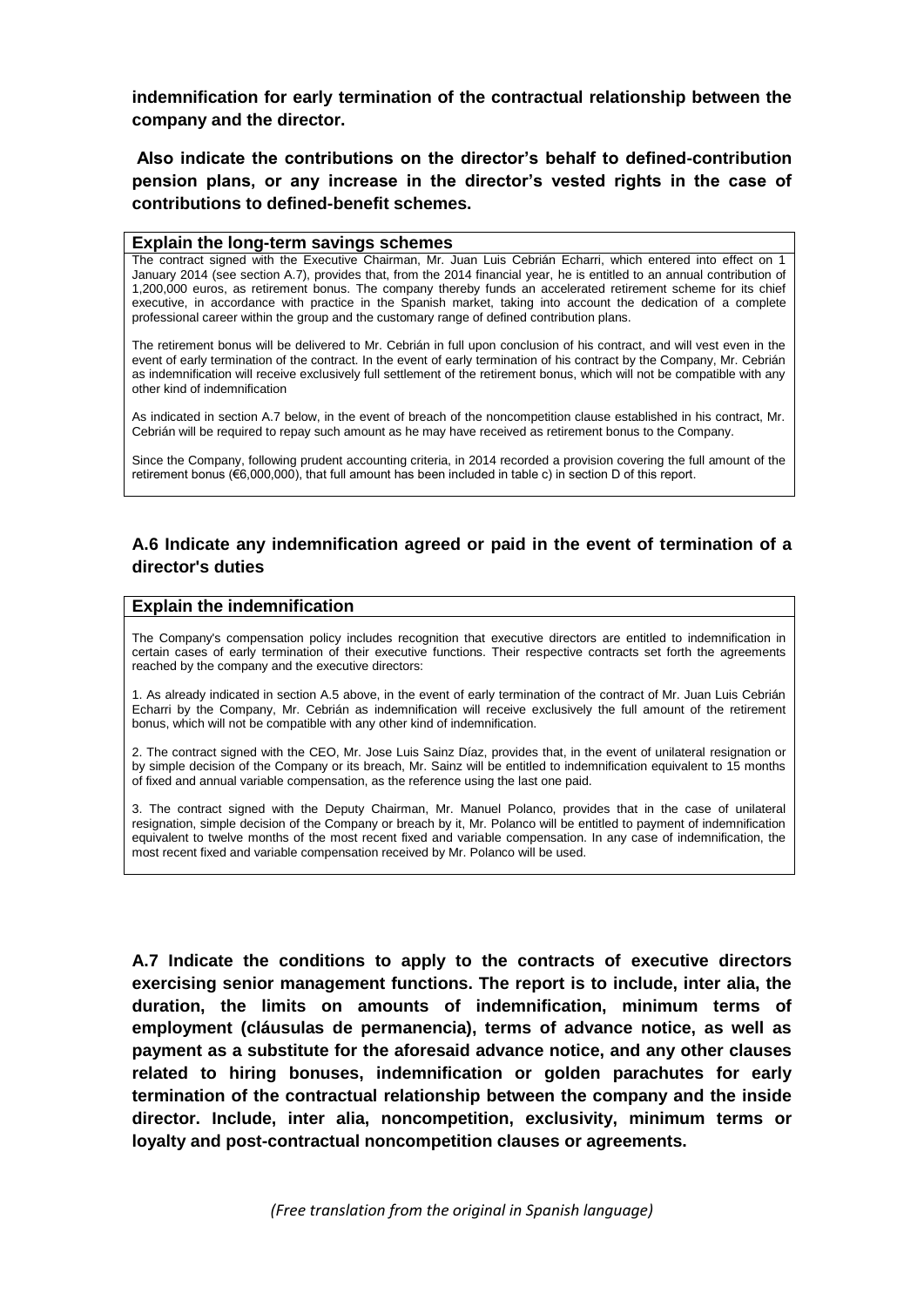|                                                                     | Explain the terms of the contracts of the executive directors                                                                                                                                                                                                                                                                                                                                                                                                                                                                                                                                   |                                                                                                                                                                                        |                                                                                                                                                                                                                                                                                                                                                                                                                                                                                                                                                                                                                                                                                                                                                         |
|---------------------------------------------------------------------|-------------------------------------------------------------------------------------------------------------------------------------------------------------------------------------------------------------------------------------------------------------------------------------------------------------------------------------------------------------------------------------------------------------------------------------------------------------------------------------------------------------------------------------------------------------------------------------------------|----------------------------------------------------------------------------------------------------------------------------------------------------------------------------------------|---------------------------------------------------------------------------------------------------------------------------------------------------------------------------------------------------------------------------------------------------------------------------------------------------------------------------------------------------------------------------------------------------------------------------------------------------------------------------------------------------------------------------------------------------------------------------------------------------------------------------------------------------------------------------------------------------------------------------------------------------------|
|                                                                     | Chairman<br>Mr. Juan Luis Cebrián Echarri                                                                                                                                                                                                                                                                                                                                                                                                                                                                                                                                                       | <b>Deputy Chairman</b><br><b>Mr. Manuel Polanco</b><br><b>Moreno</b>                                                                                                                   | CEO<br>Mr. Jose Luis Sainz Diaz                                                                                                                                                                                                                                                                                                                                                                                                                                                                                                                                                                                                                                                                                                                         |
| <b>Term</b>                                                         | Until 31 March 2018.                                                                                                                                                                                                                                                                                                                                                                                                                                                                                                                                                                            | Indefinite.                                                                                                                                                                            | Until 31 September 2019                                                                                                                                                                                                                                                                                                                                                                                                                                                                                                                                                                                                                                                                                                                                 |
| <b>Advance notice</b><br>from<br>the<br>director                    | Three (3) months.<br>Obligation to pay the Company<br>the compensation corresponding<br>to the period of advance notice<br>not honoured.<br>Receipt of the retirement bonus.                                                                                                                                                                                                                                                                                                                                                                                                                    | Three (3) months.                                                                                                                                                                      | Three (3) months.<br>Obligation<br>to<br>the<br>fixed<br>pay<br>compensation corresponding to the<br>period of advance notice not honoured.                                                                                                                                                                                                                                                                                                                                                                                                                                                                                                                                                                                                             |
| Indemnification<br>for termination<br>of contract by<br>the Company | Retirement bonus                                                                                                                                                                                                                                                                                                                                                                                                                                                                                                                                                                                | Advance<br>notice<br>of<br>three (3) months.<br>Indemnification<br>equivalent to twelve<br>(12) months of the<br>most recent fixed and<br>variable<br>compensation                     | Advance notice of three (3) months.<br>Indemnification equivalent to fifteen<br>(15) months of the most recent fixed<br>and variable compensation paid.                                                                                                                                                                                                                                                                                                                                                                                                                                                                                                                                                                                                 |
| <b>Exclusivity and</b><br>noncompetition<br>clauses                 | Exclusivity while he is in the<br>position of executive chairman<br>(compatible with serving in other<br>positions within the PRISA<br>Group, activities of literary or<br>artistic creation, teaching or<br>academic endeavours (classes,<br>conferences, etc.), management<br>of his personal assets and<br>responsibilities<br>as<br>an<br>of<br>administrator<br>family<br>undertakings or in non-profit<br>organisations, in particular those<br>deriving from his status as a<br>member of the Real Academia<br>Española.                                                                 | Exclusivity during the<br>term of the contract<br>and<br>general<br>prohibition<br>οf<br>competition.                                                                                  | Exclusivity during the term of the<br>contract, absent express authorisation<br>of the Board of Directors, and specific<br>prohibition of competition, except for<br>companies identified in the contract.                                                                                                                                                                                                                                                                                                                                                                                                                                                                                                                                              |
| Post-<br>contractual<br>noncompetition                              | General<br>prohibition<br>οf<br>competition.<br>Four (4) years<br>Spanish or foreign undertakings<br>the business of which is identical<br>or similar to those of the<br>companies in the PRISA Group,<br>in particular those of PRISA.<br>Commitment not to hire any<br>person that is or during the<br>twelve (12) months prior to the<br>date of contracting was a<br>member of PRISA Group staff;<br>and not to contribute to any<br>PRISA Group worker leaving it.<br>Compensation:<br>retirement<br>bonus.<br>Breach: obligation to return the<br>amount received as retirement<br>bonus. | One (1) year.<br>Competing<br>companies<br>Breach: obligation to<br>indemnify<br>in<br>an<br>amount equal to six<br>(6) months of salary<br>received on the date<br>of leaving office. | One (1) year<br>Spanish or foreign undertakings the<br>business of which is identical or similar<br>to those of the companies in the PRISA<br>Group.<br>Commitment not to hire any person<br>that is or during the twelve (12) months<br>prior to the date of termination of the<br>contract was a member of PRISA<br>Group staff; and not to contribute to<br>any PRISA Group worker leaving it.<br>Compensation: six (6) months of the<br>last fixed gross salary, payable in equal<br>instalments over the term of the<br>noncompetition agreement.<br>Breach: obligation to repay the amount<br>of the compensation and, in addition,<br>indemnification in an amount equal to<br>months<br>of the<br>fixed<br>six<br>(6)<br>compensation received. |

# **A.8 Explain any additional compensation accrued to directors as consideration for services rendered other than those inherent in the position.**

# **Explain the additional compensation**

Mr. Gregorio Marañón y Bertrán de Lis provides legal services to the Company in an annual amount of €90,000.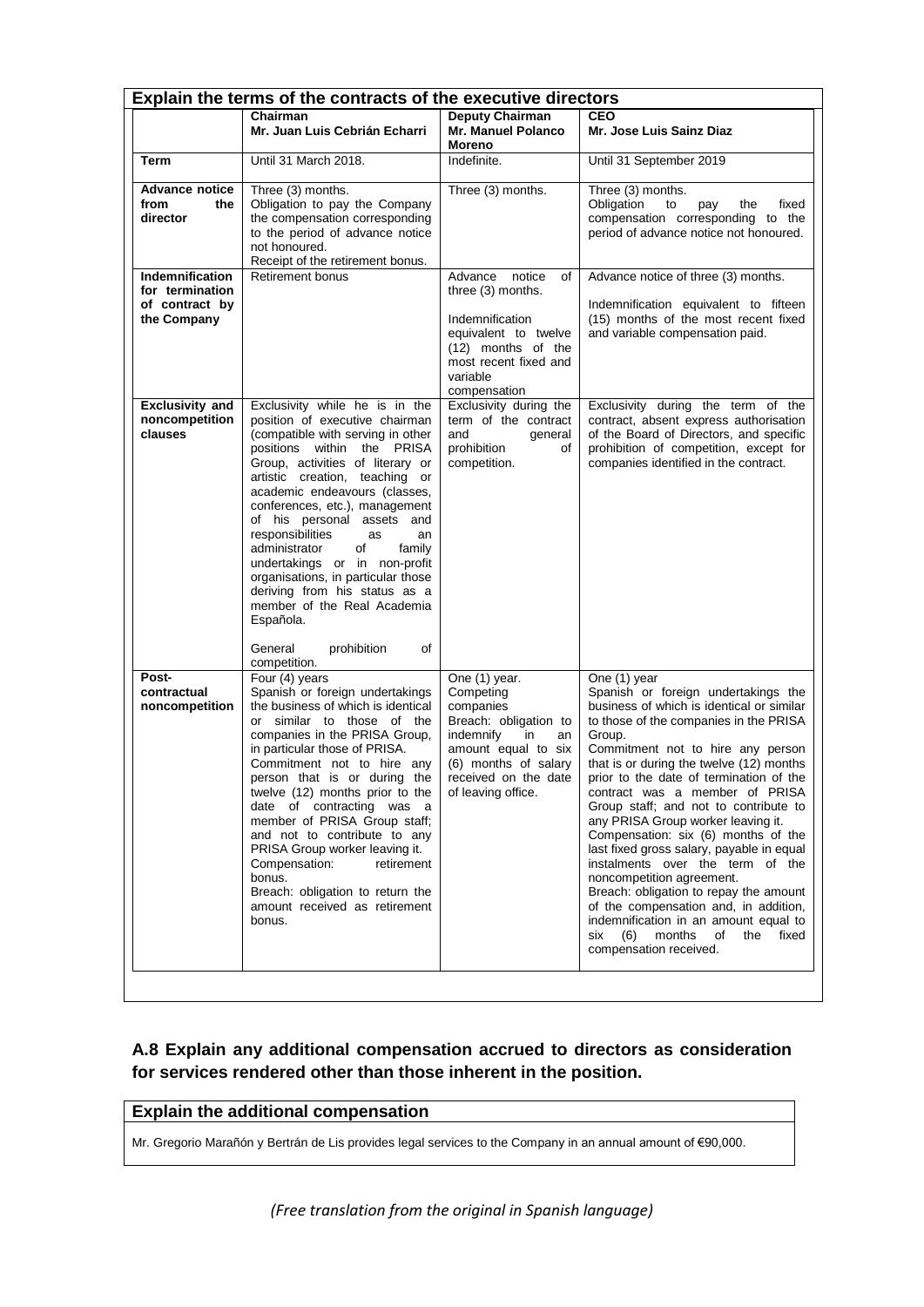**A.9 Indicate any compensation in the form of advances, loans and guarantees granted, indicating the interest rate, the essential features and the amounts eventually repaid, as well as the obligations assumed on their behalf by way of guarantee.** 

**Explain the advances, loans and guarantees granted**

Not applicable

## **A.10 Explain the main features of in-kind compensation**

### **Explain the in-kind compensation**

1. Life or Accident Insurance and Health Insurance:

PRISA has signed a policy with an insurance company that covers the contingencies of death for any reason, absolute disability and total permanent disability by reason of accident with a coverage amount equivalent to one year of total compensation of the beneficiary (compensation received in the prior year), additional coverage in the case of accidental death or absolute disability by reason of accident and further additional coverage in the event of death by traffic accident.

Within the Board of Directors of the Company the only beneficiaries of this policy are the executive directors Mr. Juan Luis Cebrián Echarri and Mr. Jose Luis Sainz Díaz. The death benefit has an age limit of 75 years, and the supplementary risk coverages also have an age limit of 65 years.

In addition, DTS, Distribuidora de Televisión Digital, S.A. has signed a policy with an insurance company that covers the contingencies of death for any reason and total permanent disability by reason of accident with a coverage amount equivalent to one year of total compensation of the beneficiary (compensation received in the prior year), with additional coverage in the case of accidental death and with further additional coverage in the event of death by traffic accident. The beneficiary of this policy is the PRISA inside director Mr. Manuel Polanco Moreno.

In addition the group within its policy applicable to all executives has private health insurance, in the form of reimbursement of expenses. Within the Board of Directors of the Company, the beneficiaries of this insurance are the executive directors Mr. Juan Luis Cebrián Echarri, Mr. Jose Luis Sainz Díaz, and Mr. Manuel Polanco Moreno, and the outside director Mr. Gregorio Marañón y Bertrán de Lis, as well as the family members thereof, respecting the age limits appearing in the corresponding policy.

2. Rental housing:

In the case of Mr. Juan Luis Cebrián Echarri, the customary place of providing services will be in Madrid, for which purpose the company makes an amount not in excess of 50,000 euros per annum available to him for rental housing.

**A.11 Indicate the compensation earned by a director by virtue of payments made by the listed company to a third party entity within which the director serves, when the purpose of such payments is to compensate the director's services within the company.** 

**Explain the compensation earned by the director by virtue of payments made by the listed company to a third party entity within which the director serves** Not applicable

**A.12 Any category of compensation other than those listed above, of whatever nature and provenance within the group, especially when it may be considered to be a related party transaction or when payment thereof distorts the true and fair view of the total compensation received by the director.** 

**Explain the other compensation categories**  Not applicable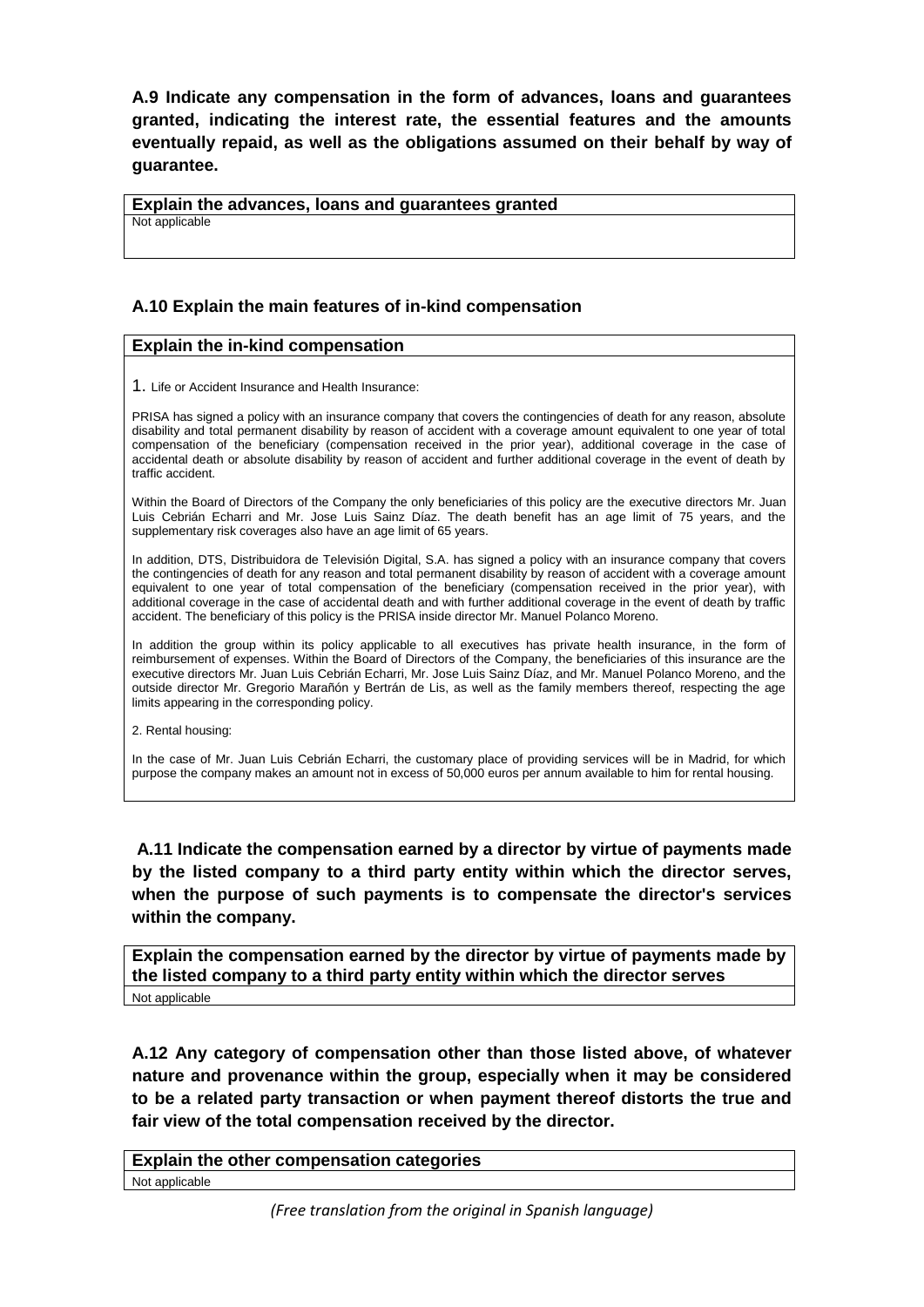**A.13 Explain the actions taken by the company regarding the compensation system to reduce exposure to excessive risk and to adapt it to the long-term interests, values and objectives of the company. This if applicable is to include reference to: measures contemplated to ensure that the compensation policy is responsive to the long-term results of the company, measures establishing appropriate balance between fixed and variable components of compensation, measures adopted regarding those categories of personnel the professional activities of which have a material impact on the company's risk profile, recovery clauses or formulas to allow claims for return of variable components of compensation based on results when those components of compensation have been paid based on data the inaccuracy of which is thereafter clearly demonstrated, and measures contemplated for the avoidance of conflicts of interest, if applicable.**

#### **Explain the actions taken to reduce risks**

The Company has eliminated the right to obtain guaranteed annual variable compensation.

Also, as has already been stated in this report, the Board of Directors has resolved that compensation related to the results of the Company must take account of any possible qualifications appearing in the audit report that diminish those results (a provision that has been introduced into the Board Regulations).

In addition, a variable compensation scheme is defined annually on the basis of formal procedures for the determination of the amounts to be paid to executive directors. The objectives are fixed in writing in advance, on the basis of results adjusted for risk, audited and approved by the board.

Within the risk map of the company the percentage of digital transformation revenue over traditional revenue has been identified. It is for this reason that both for the current year and the following year greater importance will be given to the indicators related to the digital transformation in the annual variable compensation scheme.

All of the variable compensation has fixed maximum amounts to be paid.

Quantitative objectives tied to independently-measured objectives have been fixed, with a weighting of between 80% and 60%: (i) the Ebitda, with minimum achievement of 80% of the objective, to which a payment of 50% of the target amount will apply, and a maximum achievement level of 120% of the objective, to which a payment of 120% of the target amount will apply; (ii) the Transformation Revenue, with an achievement scale with a minimum achievement of 80% of the objective, to which a payment of 50% of the target amount will apply, and a maximum achievement level of 120% of the objective, to which a payment of 130% of the target amount will apply. For both indicators the intermediate points will be calculated by interpolation.

The evaluation of the qualitative objectives, with a weighting of between 40% and 20%, is tied to the evaluation of personal performance, undertaken by the Board of Directors on proposal of the Nominating and Compensation Committee. This qualitative evaluation allows the evaluators to assess performance negatively when it is concluded that the executive director assumed excessive risk, and evaluate the level of fulfilment of strategic plans, digital transformation objectives of the Company, budgets, refinancing and, in particular, the contemplated milestones and debt reduction.

The executive director Mr. Manuel Polanco Moreno has a model based on the same principles as the executive directors Mr. Juan Luis Cebrián Echarri and Mr. Jose Luis Sainz Díaz, the difference being that a part of the objectives is tied to the results of the group and the other to the business unit of which he is the chairman.

Also, as has already been stated in prior sections, the Board of Directors Regulations includes a provision to the effect that compensation related to the results of the Company must take account of any possible qualifications appearing in the audit report that diminish those results.

The right of Mr. Manuel Polanco Moreno and Mr. Jose Luis Sainz Díaz to receive the multi-year incentive will be deemed to be extinguished, regardless of whether the objectives have been achieved, under the following circumstances:

1. If on the date of payment thereof the group is in any of the insolvency situations governed by the Bankruptcy Act, for these purposes including the situation contemplated in article 5.bis of the aforesaid Act, as well as the situation in which the group has impaired capital.

2. If, during the term of the Plan, the participant breaches the code of conduct or the internal regulation of conduct in matters related to the securities markets of PRISA and its group of companies.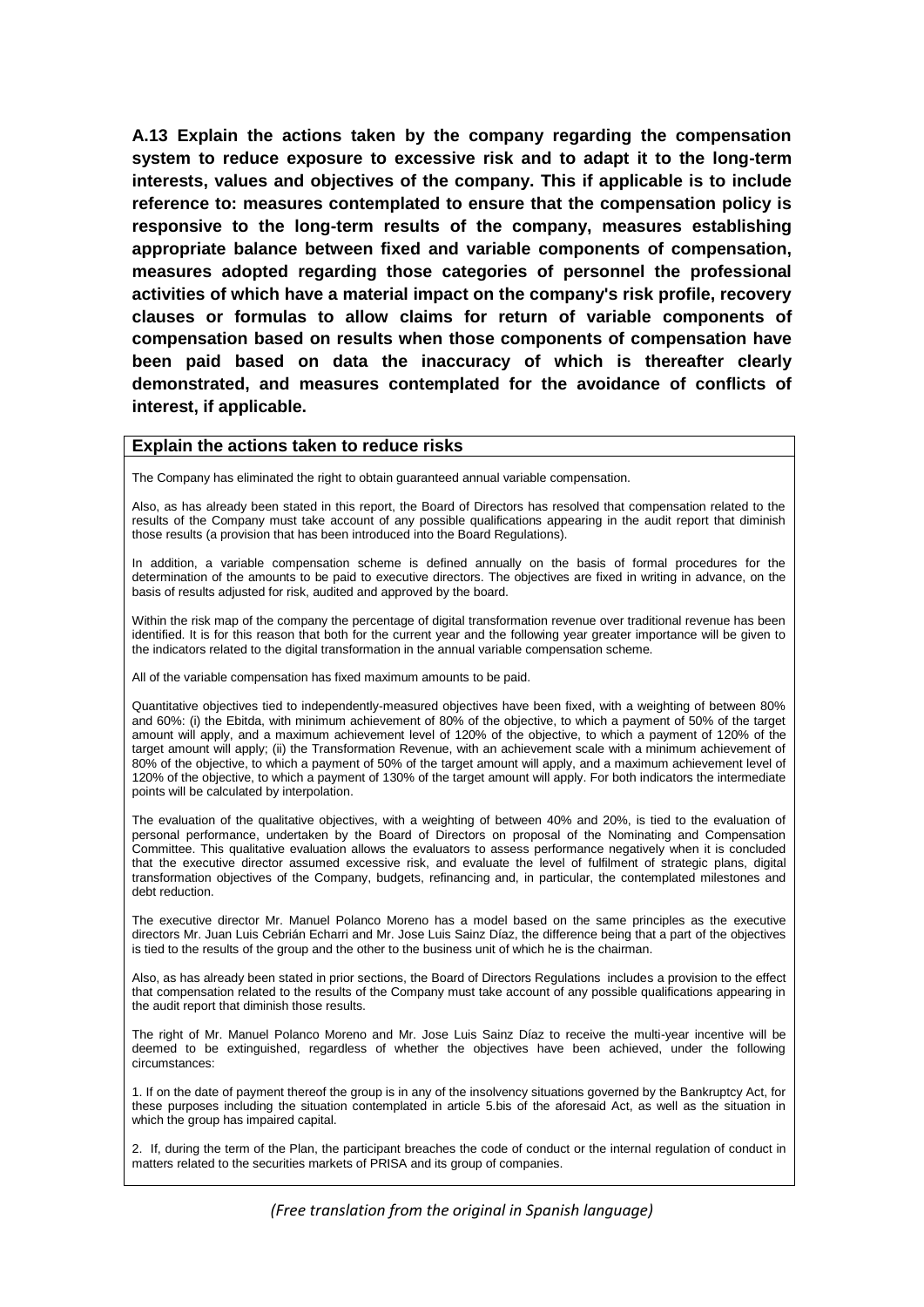3. If at the end of the Plan the participant receives a deficient evaluation. That evaluation will be undertaken by the Board of Directors on proposal of the Nominating and Compensation Committee.

Performance is deficient if it results in material harm to the image or results of the Company.

Application by the Company of the indicated conditions subsequent will require preparation of a report by the Nominating and Compensation Committee appropriately explaining the breach, which must be approved by the Board of Directors and notified to the director.

### **B COMPENSATION POLICY CONTEMPLATED FOR FUTURE YEARS**

**B.1 Make a general forecast of the compensation policy for future years that describes that policy in respect of: fixed components and per diems and compensation of a variable nature, relationship between compensation and results, retirement schemes, terms of contracts of executive directors, and a forecast of the most significant changes in the compensation policy by comparison with preceding periods.** 

#### **General forecast of compensation policy**

The Board of Directors, on proposal of the Nominating and Compensation Committee, has approved the compensation policy for 2015. The plan for the compensation policy for subsequent years is to continue adapting the current variable compensation policy for executive directors to the strategic objectives defined by the Board of Directors, and to adapt the policy for all members of the board, in general, to best market practices and the legislation in effect from time to time. The Board of Directors Regulations of the Company are being reviewed and are to be amended to adapt them, inter alia, to the new rules introduced by the Capital Companies Act and the recommendations of the Uniform Good Governance Code of the CNMV, as regards compensation matters.

In addition, there also will be an effort to continue improving the compensation schemes tied to annual and multi-year performance, with special emphasis on long-term return of value for shareholders.

Another point that is considered to be very important to bear in mind for future adjustments to be made to the group's compensation policy is to continue improving and seek the balance deemed to be appropriate from time to time between short and long-term variable compensation. The criteria for determining this compensation mix will be both external (market practices) and internal (internal equity). The adjustments to the group's variable compensation models will seek to avoid payment thereof in cases of poor performance, in particular avoiding "pay for failure". In this way, executive directors will not have any contractually guaranteed variable compensation.

Together with the foregoing elements, there will be continuing analysis of the definition and determination of fixed compensation, in accordance with the aforesaid internal and external criteria, seeing to it that it is sufficiently competitive, inter alia, to avoid excessive risk-taking.

Also, the Company will continue working on formulas tending to reduce exposure to excessive risk and adjustment of variable compensation to the long-term objectives, values and interests of the Company, such as specific clauses for recovery of or reclaiming variable components of compensation based on inaccurate measurement of results.

Finally, it is intended to continue improving the clarity of information provided to shareholders, with the objective of making the compensation practices of the Company more understandable.

# **B.2 Explain the decision-making process for establishment of compensation policy contemplated for future years, and the role, if any, played by the compensation committee.**

#### **Explain the decision-making process for establishment of the compensation policy**

The decision-making process as regards the future compensation policies will be identical to the one already explained in section A.2 of this report, the only exception being that the Company will seek outside advice only when it deems that to be appropriate.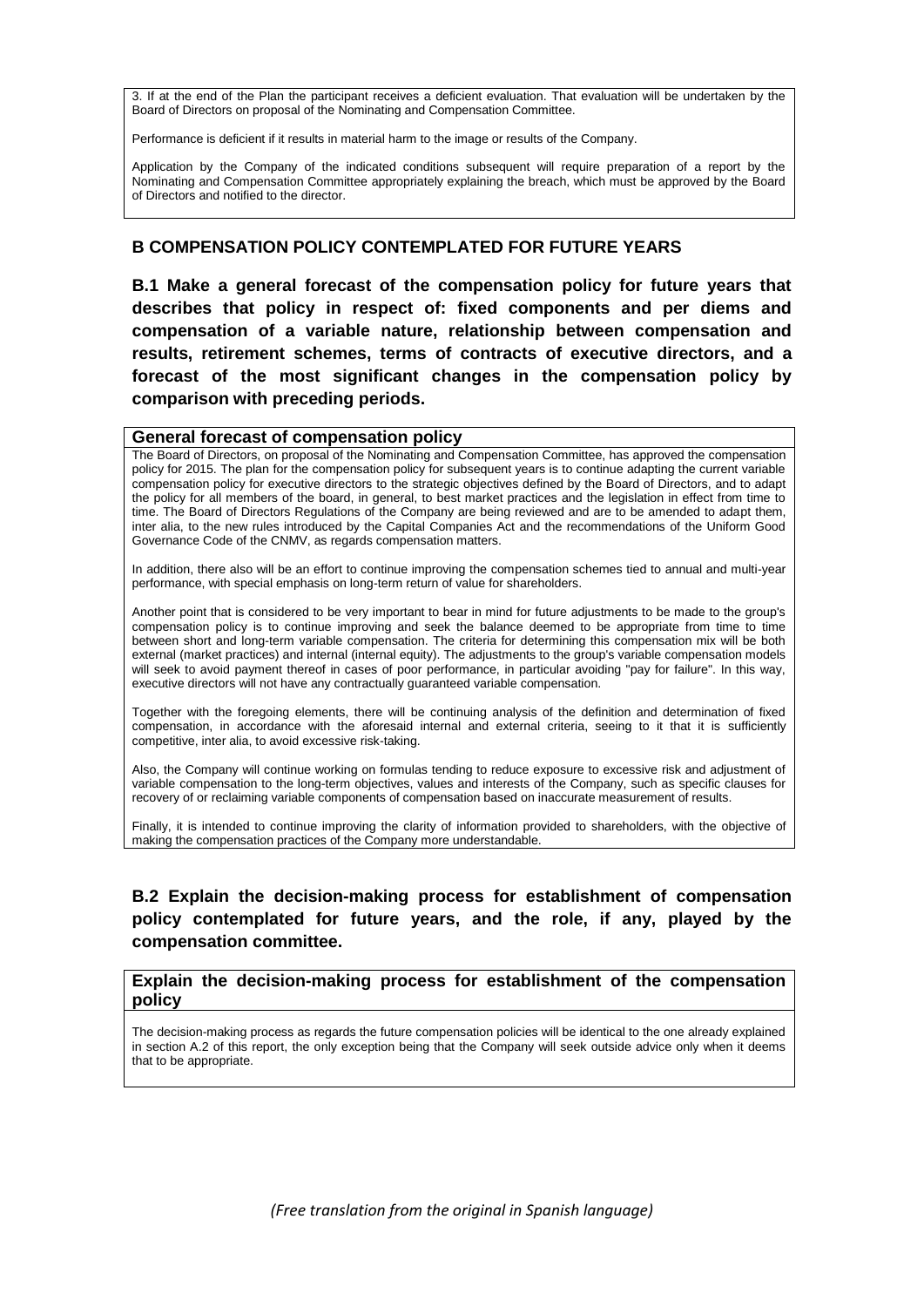**B.3 Explain the incentives created by the company in the compensation scheme to reduce exposure to excessive risk and adapt it to the long-term interests, values and objectives of the company.** 

#### **Explain the incentives created to reduce risks**

As already has been indicated in other sections of this report, the Company has eliminated the right to obtain guaranteed annual variable compensation and, also, has resolved that compensation related to the results of the Company must take account of any possible qualifications appearing in the audit report that diminish results (a provision that has been introduced into the Board Regulations).

In addition, as already indicated in section A.4 above, within the compensation policy of the Company, for the purpose of aligning the interests of the management team of Prisa Group with those of its shareholders, and to incentivise and encourage loyalty among the members of the Management Team, the PRISA shareholders meeting held on 28 April 2014 approved a Long-Term Incentive Plan (ILP), with a total term of three years, from 1 January 2014 to 31 December 2016. By virtue thereof a given number of ordinary shares of the Company and a given amount of cash may be delivered to a specific group of executive directors of the Company and key executives of the group, based on their level of responsibility and contribution to the results of the group, as variable compensation tied to achievement of long-term objectives.

Calculation of the plan and payment in cash and delivery of shares will occur in 2017, on the terms and conditions established, on proposal of the Nominating and Compensation Committee, by the Board of Directors, which will determine the specific date of delivery of the shares and payment of the cash amount. The Board of Directors has approved the objectives of the multi-year variable compensation of Mr. Cebrián, subject to his remaining as Executive Chairman until 1 January 2016 (see sections A.4 and A.13 above).

Also, regarding the multi-year variable compensation of Mr. Sainz for the 2017-2018 period, the target amount will be up to one million euros (€500,000 on an annualised basis) in shares, and the reference price of a share will be the weighted average price on the thirty days prior to 1 January 2017. The quantitative and qualitative objectives for that period will be fixed by the Board of Directors on proposal of the Nominating and Compensation Committee, which must take account of fulfilment of the strategic plans of the Company and personal performance.

# **C OVERALL SUMMARY OF HOW THE COMPENSATION POLICY WAS APPLIED DURING THE MOST-RECENTLY CLOSED PERIOD**

**C.1 Explain in a summary manner the main features of the compensation categories and structure of the compensation policy applied during the mostrecently closed period, which results in the details of individual compensation earned by each of the directors reflected in section D of this report, and summarise the decisions taken by the board for application of the aforesaid categories.** 

#### **Explain the compensation categories and structure of the compensation policy applied during the period**

The compensation policy actually applied during 2014 was in response to the one approved and contemplated for that year by the Board of Directors, on proposal of the Nominating and Compensation Committee, and submitted to advisory vote under point ten of the agenda of the ordinary shareholders meeting held on 28 April 2014.

As notable subsequent events, in October 2014 (i) Mr. Fernando Abril-Martorell resigned as CEO and was replaced in that position by Mr. Jose Luis Sainz Díaz (the compensation categories for whom obviously were not included in the compensation policy approved by the board for 2014); and (ii) the Committee for Digital Changee was established. Although it has not resulted in payment of annual fixed compensation to its members, it has resulted in payment to the external directors that are members thereof of per diems for attending the two meetings held in 2014 after its establishment.

Set forth below is a summary of the categories constituting the compensation package of the directors in 2014:

External directors:

The external directors earned annual fixed compensation, for membership on the Board of Directors and, depending on the case, compensation for membership on the various committees of the board (Delegated Commission, Audit Committee, Nominating and Compensation Committee and Corporate Governance Committee). Also, they received per diems for attendance at meetings of the Board of Directors and its committees. As has been indicated, the external directors that are members of the Committee for Digital Changee, although they have not received annual fixed compensation for their membership thereon, have received per diems for attending meetings held since its establishment.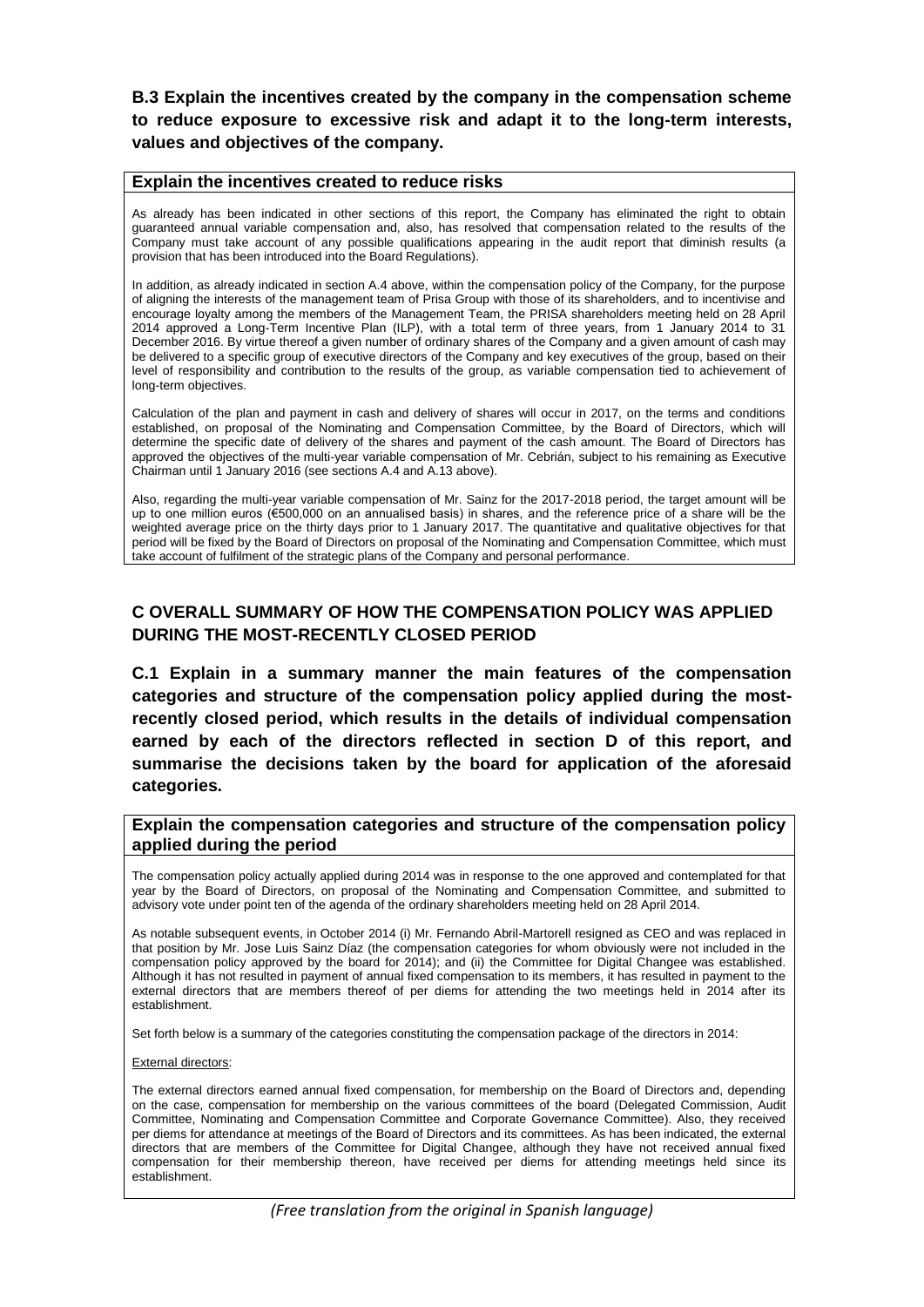Also, Ms. Arianna Huffington and Mr. John Paton received 51,070.40 euros each as fixed allocation for their membership on the Board of Directors of Diario El País S.L.

Executive directors:

i.Compensation earned by the Chairman of the Board of Directors and Delegated Commission, Mr. Juan Luis Cebrián Echarri:

Mr. Cebrián earned annual fixed compensation in cash and variable annual compensation (payable in cash in 2015). Also, as already indicated in section A.10 above, the Company paid 48,000 euros for rental housing of Mr. Cebrián.

ii.Compensation earned by the CEO, Mr. Jose Luis Sainz Díaz:

Mr. Sainz earned annual fixed compensation in cash, annual variable compensation based on objectives, payable in cash and, also, earned compensation corresponding to cycle II, for the 2012/2014 period, of the long-term incentive (ILP) approved by the board in June 2011, to be settled in 2015.

Since Mr. Sainz began providing his services as CEO of PRISA on 1 October 2014, and immediately before that date served as Chairman of Prisa Noticias, CEO of Diario El País and CEO of Prisa Radio, the annual variable compensation corresponding to him during 2014 was settled in accordance with the provisions of the services agreement he had in effect prior to 1 October 2014, together with a proportional part corresponding to him for serving as CEO of Prisa during the period from 1 October 2014 to 31 December 2014, taking as a reference the target bonus that will be applicable from 1 January 2015.

In addition, it is noted that Mr. Sainz in 2014 was paid the cycle I, 2011/2013 period, long-term incentive (ILP) approved by the board in June 2011. The compensation he has received in this category (149,156 shares of PRISA), was settled in 2014 and is not reflected in section D of this report. The report of this compensation was made in respect of 2011, 2012 and 2013, following provision accounting principles, not the accrual criterion set by the CNMV in its Circular 4/2013.

Section D of this report specifies the compensation earned by Mr. Sainz since he assumed his position as a director of PRISA, on 22 July 2014 (from that date to 30 September 2014 for his executive functions in Prisa Noticias and in Prisa Radio and, from 1 October 2014, as CEO of PRISA). The compensation earned by Mr. Sainz prior to 22 July 2014 (fixed compensation and annual variable compensation) will be included in the overall compensation of members of senior management of PRISA, which is covered by the Annual Corporate Governance Report and in the Company's financial information.

Notwithstanding the foregoing, as already indicated in section A.4 of this report, the compensation earned by Mr. Sainz through Cycle II (2012-2014) of the ILP, from performing his functions as an executive of Prisa Noticias and Prisa Radio, has been fully included in the tables in section D of this report.

iii.Compensation earned by the Deputy Chairman of PRISA and Chairman of DTS, Distribuidora de Televisión Digital, Mr. Manuel Polanco Moreno:

Mr. Polanco earned annual fixed compensation in cash and, in addition, variable annual compensation based on objectives (payable in cash in 2015).

In addition, and in line with what has already been explained for Mr. Sainz, is noted that Mr. Polanco in 2014 received the cycle I, 2011/2013 period, long-term incentive (ILP) approved by the board in June 2011. The compensation he has received in this category (208,673 shares of PRISA), was delivered in 2014 and is not reflected in section D of this report. The report of this compensation was made in respect of 2011, 2012 and 2013, following provision accounting principles, not the accrual criterion set by the CNMV in its Circular 4/2013.

iv) Compensation earned by Mr. Fernando Abril-Martorell (outside director) during the period in which he served as CEO of Prisa:

Between January and September 2014 Mr. Abril-Martorell earned annual fixed compensation in cash, variable annual compensation based on objectives, payable in cash and by delivery of shares of the Company and, in addition, compensation for the post-contractual noncompetition commitment activated after leaving his position as CEO of the Company, in the amount of 333,320.75 euros, to be paid in twelve equal instalments (in 2014 he was paid 83,330.25 euros in this category).

Payment of the variable annual compensation of the executive directors:

The annual variable compensation earned in 2014 and payable in 2015 has quantitative objectives weighted at between 60% and 80%, and qualitative objectives weighted at between 20% and 40%. The quantitative objectives refer to the consolidated group and, if applicable, to the business unit in which the beneficiary of the scheme performs his duties. The reference metrics for determination of the quantitative objectives are different depending on whether the beneficiary provides his services at corporate headquarters or within a business unit, although they are interrelated.

The amount of the annual bonus is directly tied to a scale of achievement that relates the degree of achievement of the objectives with the percentage of incentive to be applied to the minimum amount of the variable bonus established at the outset. Independent metrics scales have been established, requiring minimum achievement of each of the metrics in order to receive the annual bonus.

As for determination of the 2014 bonus, this scheme of independent metrics has been used, with a maximum of five indicators and quantitative objectives, to each of which a scale of achievement of objectives will be applied. The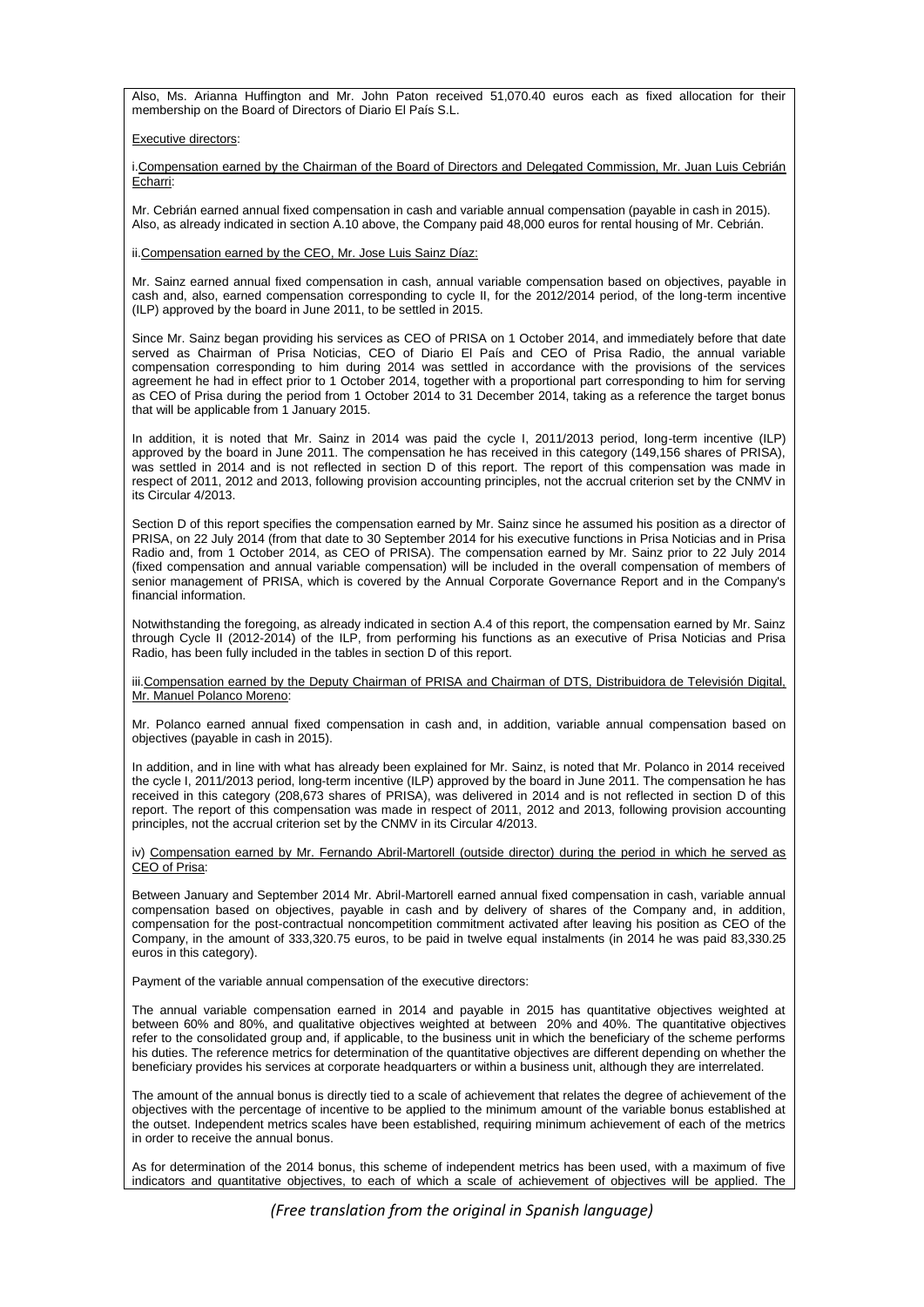aggregate weighting of the aforesaid indicators is 60%-80% for achievement of 100% of the established objectives. In addition, there is a qualitative objective with a weighting of 20%-40%, which is determined by the Board of Directors on proposal of the Nominating and Compensation Committee.

Payment of the annual bonus is made after the end of the year. For this reason the bonus earned in 2014 by the executive directors, in accordance with the aforesaid rules and determined by the Board of Directors, on proposal of the Nominating and Compensation Committee, will be paid as follows:

i) The bonus of the Executive Chairman, Mr. Juan Luis Cebrián Echarri, will be paid entirely in cash in 2015.

The variable remuneration of the Chairman is divided into 60% for quantitative targets (80% basic cash flow 20% income group transformation group) and 40% qualitative objectives linked to the fulfillment of strategic plans, budgets and refinancing of the company and in particular the milestones included in refinancing and debt reduction.

The target was 1,000,000 euros, the aggregate amount of achievement being 809,935 euros.

The compensation accrued by Mr. Juan Luis Cebrián Echarri by achieving the objectives of the Company amounted to 809,935 euros: 40.99% for achievement of the quantitative objectives (that part is objective) and 40% regarding the qualitative evaluation (valuation of achieving goals previously established).

With regard to the qualitative assessment, the Nomination and Remuneration Committee and the Board of Directors have had sufficient criteria for assessing the professional performance of Mr Juan Luis Cebrian Echarri in 2014. Thus, Mr Juan Luis Cebrian Echarri had a key role in operations conducted by the company such as the sale of shares of Mediaset Spain for an amount of € 483 million used to repay debt at an average discount of 25%; the sale of the Ediciones Generales business amounting to 52 million euros; the increase of capital subscribed by Occher by 100 million euros at a significant premium and the sale of DTS to Telefónica, which was formalized in June 2014 subject to approval by competition authorities. These operations have reduced 777 million euros of debt in 2014 having achieved an average discount of 25% and, in the case of the sale of DTS, this was one of the key pillars for the refinancing structure approved by the banks in December 2013, as its sale was vital to ensure the viability and sustainability of the group in the long term and the fulfillment of the commitments entered into with the lenders.

ii) The bonus of the CEO, Mr. Jose Luis Sainz Díaz, will be paid entirely in cash in 2015, as follows:

As an executive of Prisa Noticias and Prisa Radio (for the period from 22 July to 30 September 2014: 100% of the annual variable compensation earned by Mr. Jose Luis Sainz Díaz is determined at 50%, respectively, for achievement of the 2014 objectives of PRISA NOTICIAS and PRISA RADIO. The achievement amounted to 62.98% for the part of achievement of quantitative objectives of PRISA NOTICIAS (including a 17.08% linked to objectives of the Group) and 56.33% for the part of achievement of the quantitative objectives of PRISA RADIO (including a 17.08% linked to objectives of the Group) and 20% regarding qualitative evaluation for both units.

The annual target amounts to 465,000 euros, being the amount accrued for this period of 53,434 euros.

o As CEO of PRISA (for the period from 1 October to 31 December 2014): the compensation earned by Mr. Jose Luis Sainz Díaz for achievement of the objectives of the Company amounted to 54.66% for achievement of the quantitative objectives and 25% regarding qualitative evaluation. The target amounted to 750,000 euros, being the amount accrued for this period of 147,699 euros.

iii) The bonus of the Deputy Chairman, Mr. Manuel Polanco Moreno, will be paid entirely in cash in 2015.

The compensation earned by Mr. Manuel Polanco Moreno for achievement of the 2014 objectives based on the aggregate level of achievement of objectives of PRISA and DTS amounted to 98.48%: 13.67% for achievement of the group objectives, 64.81% for achievement of the objectives of DTS and 20% regarding the qualified evaluation.

The target was 275,000 euros, the aggregate amount of achievement being 270,810 euros.

iv) The bonus of the director Mr. Fernando Abril-Martorell Hernández (CEO of Prisa until 30 September 2014) will be paid in the following manner:

The Board of Directors of PRISA, on proposal of the Nominating and Compensation Committee, resolved to pay the target cash bonus contemplated in the contract of Mr. Abril-Martorell for 2014 (850,000 euros), immediately after his voluntary resignation from his position as CEO, in recognition of the work performed for the Company and his decisive contribution to its refinancing, modernisation of management and adaptation of its cost structure.

The bonus in shares (the target of which amounts to  $\epsilon$ 2,125,000) will be paid in 2015 based on the degree of achievement of objectives.

The compensation accrued by Mr. Fernando Abril-Martorell Hernández for achievement of the objectives of the Company, which will be paid in shares, amounted to €759,257: 47.83% for achievement of the quantitative objectives, there being no percentage for qualitative achievement as he resigned during the year.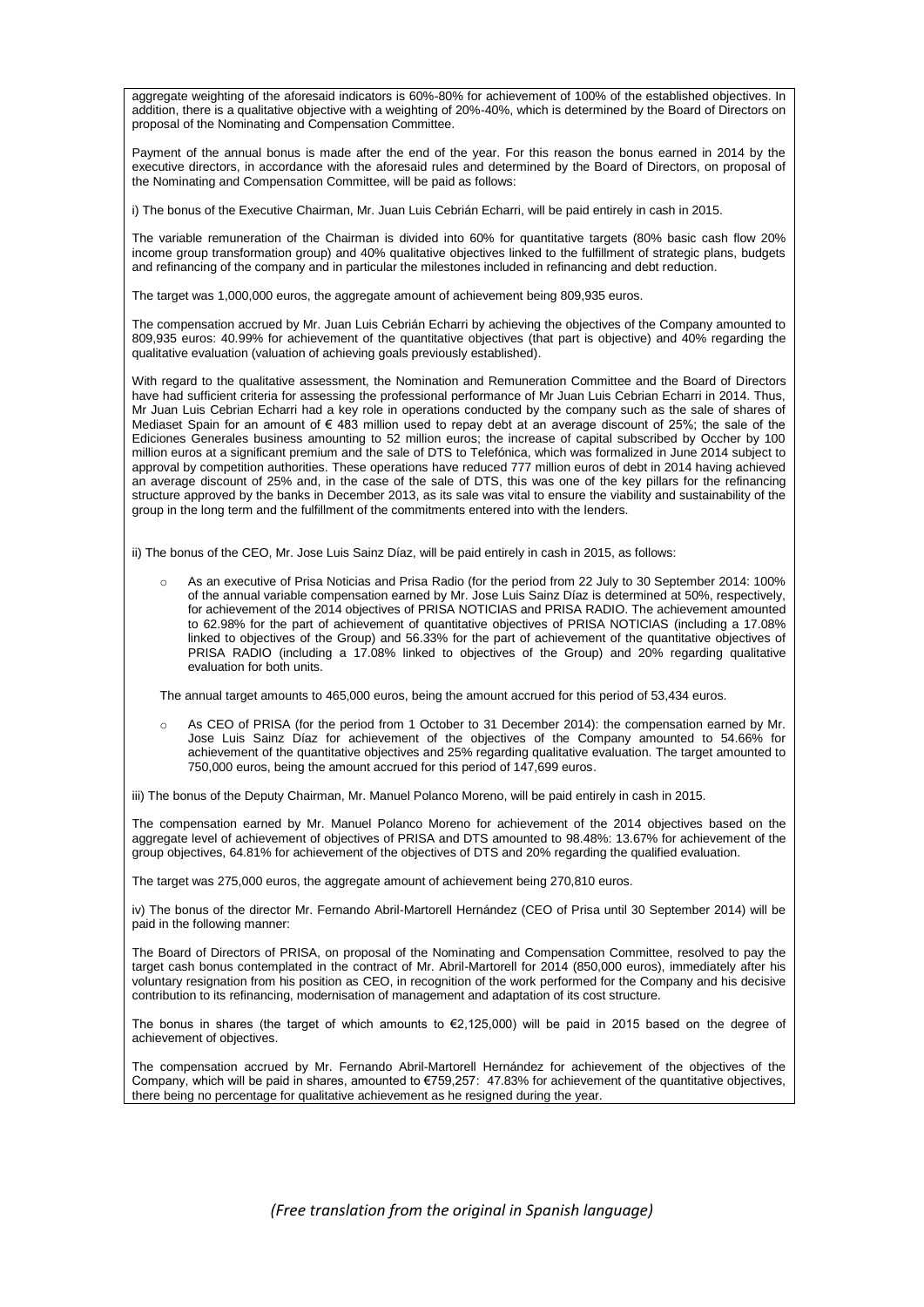## **D DETAILS OF COMPENSATION INDIVIDUALLY EARNED BY EACH OF THE DIRECTORS**

| <b>Name</b>                        | Type                            | <b>Period Accrued</b>         |
|------------------------------------|---------------------------------|-------------------------------|
| <b>JOSE LUIS SAINZ DIAZ</b>        | Executive                       | From 22/07/2014 to 31/12/2014 |
| ROBERTO LAZARO ALCANTARA ROJAS     | Significant<br>Representing     | From 24/02/2014 to 31/12/2014 |
|                                    | Shareholdings                   |                               |
| <b>JOHN PATON</b>                  | Independent                     | From 24/02/2014 to 31/12/2014 |
| ERNESTO ZEDILLO PONCE DE LEÓN      | Independent                     | From 01/01/2014 to 31/12/2014 |
|                                    |                                 |                               |
| <b>EMMANUEL ROMAN</b>              | Independent                     | From 01/01/2014 to 31/12/2014 |
| JUAN LUIS CEBRIÁN ECHARRI          | Executive                       | From 01/01/2014 to 31/12/2014 |
| <b>MANUEL POLANCO MORENO</b>       | Executive                       | From 01/01/2014 to 31/12/2014 |
| ABRIL-MARTORELL<br><b>FERNANDO</b> | <b>Other External</b>           | From 01/01/2014 to 31/12/2014 |
| <b>HERNÁNDEZ</b>                   |                                 |                               |
| <b>JUAN ARENA DE LA MORA</b>       | Independent                     | From 01/01/2014 to 31/12/2014 |
| NICOLAS BERGGRUEN                  | Significant<br>Representing     | From 01/01/2014 to 18/03/2014 |
|                                    | Shareholdings                   |                               |
| <b>ARIANNA HUFFINGTON</b>          | Independent                     | From 01/01/2014 to 31/12/2014 |
| JOSÉ LUIS LEAL MALDONADO           | Independent                     | From 01/01/2014 to 31/12/2014 |
| GREGORIO MARAÑON BERTRAN DE LIS    | Independent                     | From 01/01/2014 to 31/12/2014 |
| <b>ALAIN MINC</b>                  | Independent                     | From 01/01/2014 to 31/12/2014 |
| <b>AGNES NOGUERA BOREL</b>         | <b>Representing Significant</b> | From 01/01/2014 to 31/12/2014 |
|                                    | Shareholdings                   |                               |
| BORJA JESÚS PEREZ ARAUNA           | Representing Significant        | From 01/01/2014 to 31/12/2014 |
|                                    | Shareholdings                   |                               |
| CLAUDIO BOADA PALLERÉS             | <b>Other External</b>           | From 01/01/2014 to 31/12/2014 |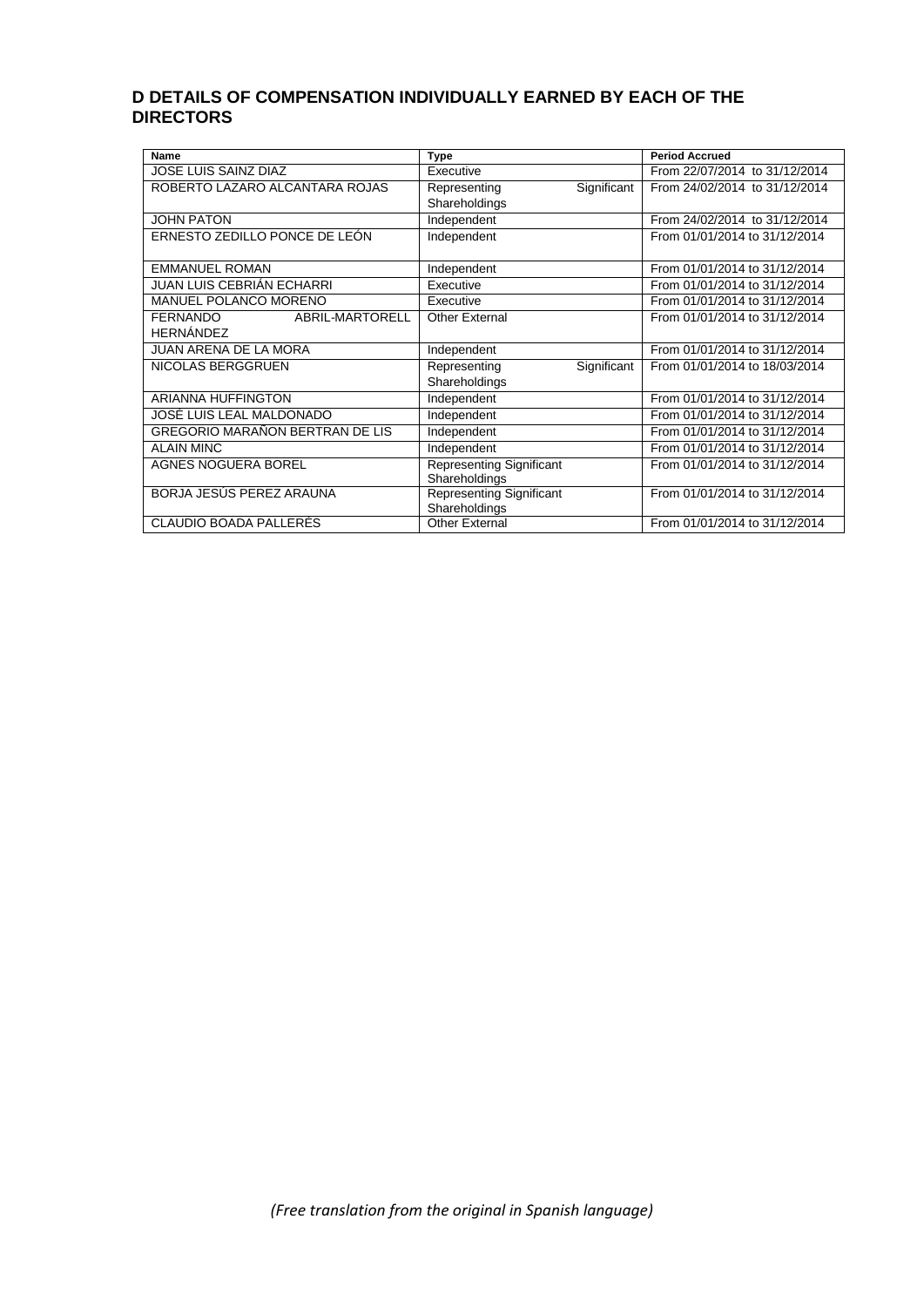# **D.1 Complete the following tables regarding the individual compensation of each of the directors (including compensation for performance of executive duties) earned during the period.**

# **a) Compensation accrued within the reporting company:**

### **i) Cash compensation (in thousands of euros)**

| <b>NAME</b>                                            | <b>SALARY</b>  | <b>FIXED</b><br><b>COMPENSATION</b> | <b>PER</b><br><b>DIEMS</b> | <b>SHORT-TERM</b><br><b>VARIABLE</b><br><b>COMPENSATION</b> | <b>LONG-TERM</b><br><b>VARIABLE</b><br><b>COMPENSATION</b> | <b>COMPENSATION</b><br><b>FOR</b><br><b>MEMBERSHIP ON</b><br><b>BOARD</b><br><b>COMMITTEES</b> | <b>INDEMNIFICATION</b> | <b>OTHER</b><br><b>CATEGORIES</b> | <b>TOTAL</b><br>2014    | <b>Total</b><br>2013    |
|--------------------------------------------------------|----------------|-------------------------------------|----------------------------|-------------------------------------------------------------|------------------------------------------------------------|------------------------------------------------------------------------------------------------|------------------------|-----------------------------------|-------------------------|-------------------------|
| <b>ALAIN MINC</b>                                      | $\overline{0}$ | 45                                  | 55                         | $\overline{0}$                                              | $\overline{0}$                                             | 96                                                                                             | $\overline{0}$         | $\overline{0}$                    | 196                     | 174                     |
| <b>JUAN ARENA</b><br>DE LA MORA                        | $\mathbf 0$    | 75                                  | 60                         | $\mathbf 0$                                                 | $\overline{0}$                                             | 17                                                                                             | 0                      | $\mathbf 0$                       | 152                     | 154                     |
| <b>ERNESTO</b><br>ZEDILLO<br>PONCE DE<br><b>LEON</b>   | $\mathbf 0$    | 45                                  | 42                         | $\mathbf{0}$                                                | $\mathbf 0$                                                | 19                                                                                             | $\mathbf{0}$           | $\mathbf 0$                       | 106                     | 104                     |
| <b>GREGORIO</b><br>MARAÑON<br>BERTRÁN DE<br><b>LIS</b> | $\mathbf 0$    | 45                                  | 60                         | $\mathbf 0$                                                 | $\mathbf 0$                                                | 94                                                                                             | $\mathbf 0$            | $\mathbf{1}$                      | 200                     | 230                     |
| <b>NICOLAS</b><br><b>BERGGRUEN</b>                     | $\pmb{0}$      | 9                                   | 5                          | $\mathbf 0$                                                 | $\mathsf 0$                                                | $\mathbf 0$                                                                                    | $\mathbf 0$            | $\mathbf 0$                       | 14                      | 63                      |
| <b>MANUEL</b><br><b>POLANCO</b><br><b>MORENO</b>       | $\overline{0}$ | $\overline{0}$                      | $\overline{0}$             | $\overline{0}$                                              | $\overline{0}$                                             | $\overline{0}$                                                                                 | $\overline{0}$         | $\overline{0}$                    | $\overline{\mathbf{0}}$ | 194                     |
| <b>CLAUDIO</b><br><b>BOADA</b><br><b>PALLARES</b>      | $\overline{0}$ | 75                                  | 35                         | $\overline{0}$                                              | $\overline{0}$                                             | $\overline{8}$                                                                                 | $\overline{0}$         | $\overline{0}$                    | 118                     | 5                       |
| <b>FERNANDO</b><br>ABRIL-<br><b>MARTORELL</b>          | 500            | $\Omega$                            | $\mathbf 0$                | 850                                                         | $\overline{0}$                                             | $\mathbf 0$                                                                                    | $\mathbf 0$            | 92                                | 1.442                   | 950                     |
| <b>JOSE LUIS</b><br>LEAL<br>MALDONADO                  | $\mathbf 0$    | 75                                  | 33                         | $\mathbf 0$                                                 | $\mathbf 0$                                                | 9                                                                                              | $\mathbf{0}$           | $\mathbf 0$                       | 117                     | 120                     |
| <b>ROBERTO</b><br><b>ALCANTARA</b><br><b>ROJAS</b>     | $\overline{0}$ | 38                                  | 30                         | $\mathbf 0$                                                 | $\overline{0}$                                             | 64                                                                                             | 0                      | $\mathbf 0$                       | 132                     | 0                       |
| <b>JOHN PATON</b>                                      | $\overline{0}$ | 64                                  | $\overline{27}$            | $\Omega$                                                    | $\overline{0}$                                             | $\mathbf 0$                                                                                    | $\overline{0}$         | $\Omega$                          | 91                      | $\overline{\mathbf{0}}$ |
| <b>JUAN LUIS</b><br><b>CEBRIAN</b><br><b>ECHARRI</b>   | 1.000          | $\overline{0}$                      | $\overline{0}$             | 810                                                         | $\overline{0}$                                             | $\overline{0}$                                                                                 | $\overline{0}$         | 68                                | 1.878                   | 1.573                   |
| <b>JOSE LUIS</b><br>SAINZ DÍAZ                         | 187            | $\mathbf 0$                         | $\mathbf{0}$               | 148                                                         | $\mathbf 0$                                                | $\mathbf 0$                                                                                    | $\Omega$               | $\mathbf{1}$                      | 336                     | $\mathbf 0$             |
| <b>AGNES</b><br><b>NOGUERA</b><br><b>BOREL</b>         | $\overline{0}$ | 45                                  | 48                         | $\mathbf 0$                                                 | $\overline{0}$                                             | 19                                                                                             | 0                      | $\overline{0}$                    | 112                     | 117                     |
| ARIANNA<br><b>HUFFINGTO</b><br>N                       | $\mathbf 0$    | 45                                  | 15                         | $\mathbf 0$                                                 | $\mathbf 0$                                                | 10                                                                                             | $\mathbf 0$            | $\mathbf 0$                       | 70                      | 65                      |
| <b>BORJA</b><br>PÉREZ<br><b>ARAUNA</b>                 | $\overline{0}$ | 45                                  | 35                         | $\overline{0}$                                              | $\overline{0}$                                             | 9                                                                                              | $\overline{0}$         | $\overline{0}$                    | 89                      | 97                      |
| <b>EMMANUEL</b><br><b>ROMAN</b>                        | $\mathbf 0$    | 45                                  | 40                         | $\mathbf 0$                                                 | $\mathbf 0$                                                | 9                                                                                              | $\mathbf 0$            | $\mathbf 0$                       | 94                      | 97                      |

### **ii) Compensation schemes based on shares**

|                      |                                 |                           |                                |                                         |                              | Ownership of Options beginning of 2014 FY |                                                |                             |                           |                              |                                           |  |  |
|----------------------|---------------------------------|---------------------------|--------------------------------|-----------------------------------------|------------------------------|-------------------------------------------|------------------------------------------------|-----------------------------|---------------------------|------------------------------|-------------------------------------------|--|--|
| Implement.<br>Date   | Nº Options                      | <b>Shares</b><br>Affected | Exercise<br>Price $(\epsilon)$ |                                         | <b>Deadline for Exercise</b> |                                           | Nº Options                                     | <b>Shares</b><br>Affected   | (€)                       | <b>Exercise</b><br>Price     | <b>Deadline for</b><br><b>Exercise</b>    |  |  |
| 27/11/2010           | $\Omega$                        | $\Omega$                  | 0.00                           |                                         | $\Omega$                     |                                           | $\Omega$                                       | 0                           | 0.00                      |                              | $\Omega$                                  |  |  |
| <b>Conditions: 0</b> |                                 |                           |                                |                                         |                              |                                           |                                                |                             |                           |                              |                                           |  |  |
|                      | Shares delivered in the 2014 FY |                           |                                | Options Exercised in the 2014 FY        |                              |                                           | <b>Options</b><br>sold and<br>not<br>exercised |                             |                           | Operations at end of 2014 FY |                                           |  |  |
| Nº of Shares         | Price                           | Amount                    | Exercise<br>Price $(\epsilon)$ | <b>N</b> <sup>a</sup><br><b>Options</b> | <b>Shares</b><br>Affected    | <b>Gross</b><br>Profit<br>(M€)            | Nº Options                                     | <b>N°</b><br><b>Options</b> | <b>Shares</b><br>Affected | Exercise<br>Price (€)        | <b>Deadline</b><br>for<br><b>Exercise</b> |  |  |
| 77,338               | 0.00                            | 30                        | 0.00                           | $\Omega$                                | $\Omega$                     | 0                                         | $\Omega$                                       | 0                           | $\mathbf 0$               | 0.00                         | 0                                         |  |  |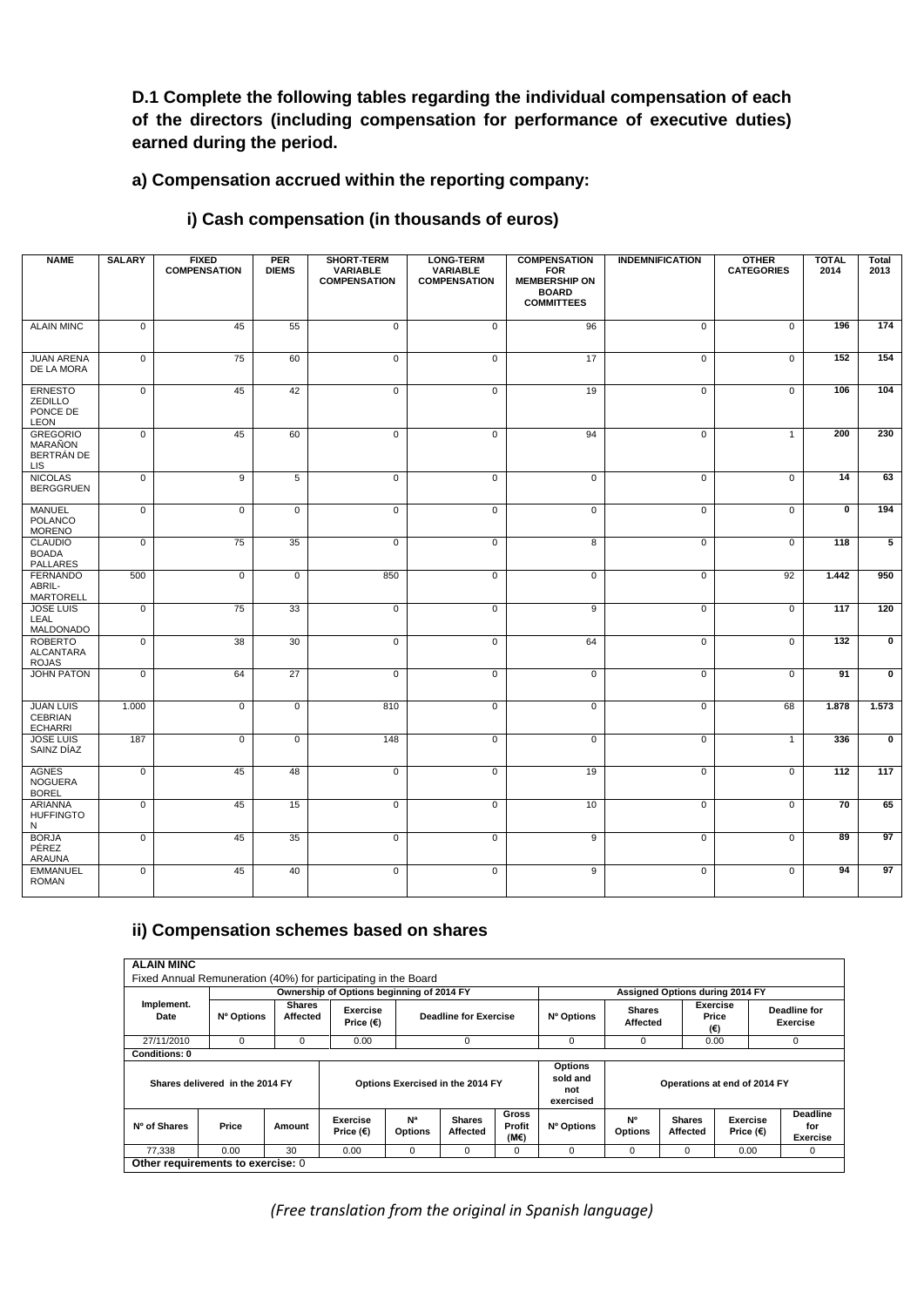|                      |                                 |                           | Ownership of Options beginning of 2014 FY |                                  |                              |                                | Assigned Options during 2014 FY                |                             |                           |                              |                                           |  |
|----------------------|---------------------------------|---------------------------|-------------------------------------------|----------------------------------|------------------------------|--------------------------------|------------------------------------------------|-----------------------------|---------------------------|------------------------------|-------------------------------------------|--|
| Implement.<br>Date   | Nº Options                      | <b>Shares</b><br>Affected | Exercise<br>Price (€)                     |                                  | <b>Deadline for Exercise</b> |                                | Nº Options                                     | <b>Shares</b><br>Affected   | (€)                       | Exercise<br>Price            | <b>Deadline for</b><br><b>Exercise</b>    |  |
| 27/11/2010           | $\Omega$                        | 0                         | 0.00                                      |                                  | $\Omega$                     |                                | 0                                              | 0                           | 0.00                      |                              | 0                                         |  |
| <b>Conditions: 0</b> |                                 |                           |                                           |                                  |                              |                                |                                                |                             |                           |                              |                                           |  |
|                      | Shares delivered in the 2014 FY |                           |                                           | Options Exercised in the 2014 FY |                              |                                | <b>Options</b><br>sold and<br>not<br>exercised |                             |                           | Operations at end of 2014 FY |                                           |  |
| Nº of Shares         | Price                           | Amount                    | <b>Exercise</b><br>Price $(€)$            | N <sup>a</sup><br><b>Options</b> | <b>Shares</b><br>Affected    | <b>Gross</b><br>Profit<br>(ME) | Nº Options                                     | <b>N°</b><br><b>Options</b> | <b>Shares</b><br>Affected | Exercise<br>Price (€)        | <b>Deadline</b><br>for<br><b>Exercise</b> |  |
| 77.338               | 0.00                            | 30                        | 0.00                                      | $\Omega$                         | $\Omega$                     | 0                              | $\Omega$                                       | 0                           | $\mathbf 0$               | 0.00                         | $\Omega$                                  |  |

|                      |                                 |                           | Ownership of Options beginning of 2014 FY |                                  |                                  |                                | Assigned Options during 2014 FY                    |                             |                                                                                            |                              |                                 |  |
|----------------------|---------------------------------|---------------------------|-------------------------------------------|----------------------------------|----------------------------------|--------------------------------|----------------------------------------------------|-----------------------------|--------------------------------------------------------------------------------------------|------------------------------|---------------------------------|--|
| Implement.<br>Date   | Nº Options                      | <b>Shares</b><br>Affected | Exercise<br>Price $(\epsilon)$            |                                  | <b>Deadline for Exercise</b>     |                                | Nº Options                                         | <b>Shares</b><br>Affected   | (€)                                                                                        | <b>Exercise</b><br>Price     | <b>Deadline for</b><br>Exercise |  |
| 27/11/2010           | $\mathbf 0$                     | 0                         | 0.00                                      | $\Omega$                         |                                  |                                | 0                                                  | 0                           | 0.00                                                                                       |                              | 0                               |  |
| <b>Conditions: 0</b> |                                 |                           |                                           |                                  |                                  |                                |                                                    |                             |                                                                                            |                              |                                 |  |
|                      | Shares delivered in the 2014 FY |                           |                                           |                                  | Options Exercised in the 2014 FY |                                | <b>Options</b><br>sold<br>and not<br>exercise<br>d |                             |                                                                                            | Operations at end of 2014 FY |                                 |  |
| Nº of Shares         | Price                           | Amount                    | Exercise<br>Price $(\epsilon)$            | N <sup>a</sup><br><b>Options</b> | <b>Shares</b><br>Affected        | <b>Gross</b><br>Profit<br>(M€) | N°<br><b>Options</b>                               | <b>Nº</b><br><b>Options</b> | Deadline<br><b>Shares</b><br>Exercise<br>Affected<br>Price $(\epsilon)$<br><b>Exercise</b> |                              |                                 |  |
|                      |                                 | 30                        | 0.00                                      | $\mathbf 0$                      |                                  | 0                              | $\mathbf 0$                                        | 0.00<br>0<br>$\Omega$<br>0  |                                                                                            |                              |                                 |  |

| <b>GREGORIO MARAÑON BERTRAN DE LIS</b>                         |                                 |                           |                                           |                                  |                                  |                                |                                                |                                                                                        |   |                              |                                    |
|----------------------------------------------------------------|---------------------------------|---------------------------|-------------------------------------------|----------------------------------|----------------------------------|--------------------------------|------------------------------------------------|----------------------------------------------------------------------------------------|---|------------------------------|------------------------------------|
| Fixed Annual Remuneration (40%) for participating in the Board |                                 |                           |                                           |                                  |                                  |                                |                                                |                                                                                        |   |                              |                                    |
|                                                                |                                 |                           | Ownership of Options beginning of 2014 FY |                                  |                                  |                                | Assigned Options during 2014 FY                |                                                                                        |   |                              |                                    |
| Implement.<br>Date                                             | Nº Options                      | <b>Shares</b><br>Affected | Exercise<br>Price $(€)$                   |                                  | <b>Deadline for Exercise</b>     |                                | Nº Options                                     | <b>Shares</b><br>Affected                                                              |   | Exercise<br>Price<br>(€)     | <b>Deadline for</b><br>Exercise    |
| 27/11/2010                                                     | $\Omega$                        | $\Omega$                  | 0.00                                      |                                  | 0                                |                                |                                                | 0                                                                                      |   | 0.00                         | 0                                  |
| <b>Conditions: 0</b>                                           |                                 |                           |                                           |                                  |                                  |                                |                                                |                                                                                        |   |                              |                                    |
|                                                                | Shares delivered in the 2014 FY |                           |                                           |                                  | Options Exercised in the 2014 FY |                                | <b>Options</b><br>sold and<br>not<br>exercised |                                                                                        |   | Operations at end of 2014 FY |                                    |
| Nº of Shares                                                   | Price                           | Amount                    | <b>Exercise</b><br>Price $(€)$            | N <sup>a</sup><br><b>Options</b> | <b>Shares</b><br>Affected        | <b>Gross</b><br>Profit<br>(ME) | Nº Options                                     | N <sup>o</sup><br><b>Shares</b><br>Exercise<br><b>Options</b><br>Affected<br>Price (€) |   |                              | Deadline<br>for<br><b>Exercise</b> |
| 67.881                                                         | 0.00                            | 30                        | 0.00                                      | 0                                | 0                                | $\Omega$                       | 0                                              | $\Omega$                                                                               | 0 | 0.00                         | 0                                  |
| Other requirements to exercise: 0                              |                                 |                           |                                           |                                  |                                  |                                |                                                |                                                                                        |   |                              |                                    |

| <b>AGNES NOGUERA BOREL</b>                                     |                                 |               |                                                                                                                       |                                  |                           |                                |                                                |                                 |                           |                                |                                    |
|----------------------------------------------------------------|---------------------------------|---------------|-----------------------------------------------------------------------------------------------------------------------|----------------------------------|---------------------------|--------------------------------|------------------------------------------------|---------------------------------|---------------------------|--------------------------------|------------------------------------|
| Fixed Annual Remuneration (40%) for participating in the Board |                                 |               |                                                                                                                       |                                  |                           |                                |                                                |                                 |                           |                                |                                    |
|                                                                |                                 |               | Ownership of Options beginning of 2014 FY                                                                             |                                  |                           |                                | Assigned Options during 2014 FY                |                                 |                           |                                |                                    |
| Implement.<br>Date                                             | Nº Options                      | <b>Shares</b> | Exercise<br><b>Shares</b><br>Nº Options<br>Affected<br><b>Deadline for Exercise</b><br>Price $(\epsilon)$<br>Affected |                                  |                           |                                |                                                | <b>Exercise</b><br>Price<br>(€) | Deadline for<br>Exercise  |                                |                                    |
| 27/11/2010                                                     | $\mathbf 0$                     | $\mathbf 0$   | 0.00                                                                                                                  |                                  | $\mathbf 0$               |                                | 0                                              | 0                               |                           | 0.00                           | 0                                  |
| <b>Conditions: 0</b>                                           |                                 |               |                                                                                                                       |                                  |                           |                                |                                                |                                 |                           |                                |                                    |
|                                                                | Shares delivered in the 2014 FY |               |                                                                                                                       | Options Exercised in the 2014 FY |                           |                                | <b>Options</b><br>sold and<br>not<br>exercised |                                 |                           | Operations at end of 2014 FY   |                                    |
| Nº of Shares                                                   | Price                           | Amount        | <b>Exercise</b><br>Price $(\epsilon)$                                                                                 | N <sup>a</sup><br><b>Options</b> | <b>Shares</b><br>Affected | <b>Gross</b><br>Profit<br>(M€) | Nº Options                                     | N°<br><b>Options</b>            | <b>Shares</b><br>Affected | Exercise<br>Price $(\epsilon)$ | Deadline<br>for<br><b>Exercise</b> |
| 67,881                                                         | 0.00                            | 30            | 0.00                                                                                                                  | 0                                | 0                         | 0                              | 0                                              | 0                               | 0                         | 0.00                           | 0                                  |
| Other requirements to exercise: 0                              |                                 |               |                                                                                                                       |                                  |                           |                                |                                                |                                 |                           |                                |                                    |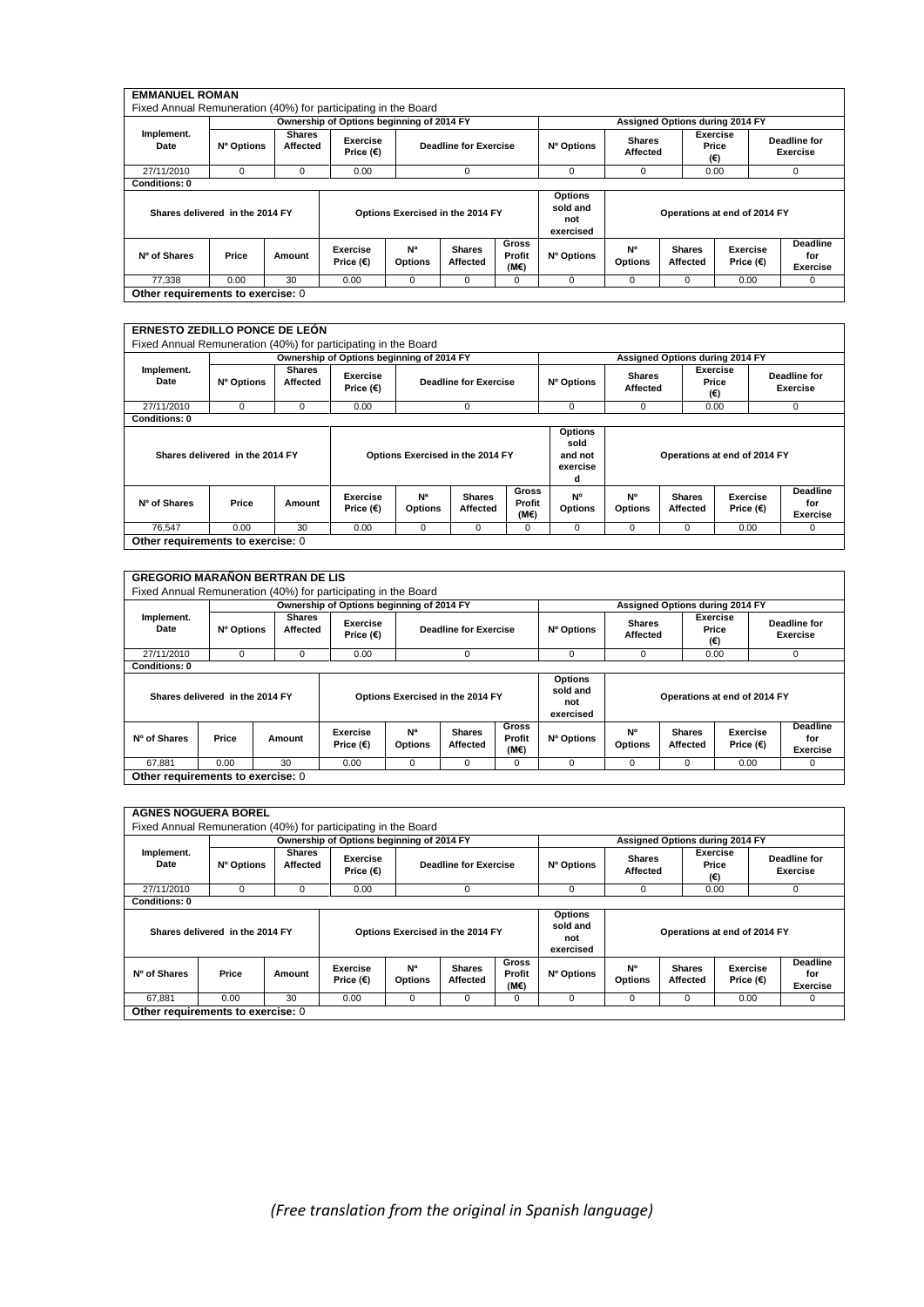|                                 |            |                           | Ownership of Options beginning of 2014 FY |                                  |                              |                         | Assigned Options during 2014 FY                |                           |                           |                              |                                           |  |
|---------------------------------|------------|---------------------------|-------------------------------------------|----------------------------------|------------------------------|-------------------------|------------------------------------------------|---------------------------|---------------------------|------------------------------|-------------------------------------------|--|
| Implement.<br>Date              | Nº Options | <b>Shares</b><br>Affected | Exercise<br>Price $(\epsilon)$            |                                  | <b>Deadline for Exercise</b> |                         | Nº Options                                     | <b>Shares</b><br>Affected | (€)                       | Exercise<br>Price            | <b>Deadline for</b><br><b>Exercise</b>    |  |
| 27/11/2010                      | 0          | 0                         | 0.00                                      |                                  | $\Omega$                     |                         | 0                                              | 0                         | 0.00                      |                              | 0                                         |  |
| <b>Conditions: 0</b>            |            |                           |                                           |                                  |                              |                         |                                                |                           |                           |                              |                                           |  |
| Shares delivered in the 2014 FY |            |                           |                                           | Options Exercised in the 2014 FY |                              |                         | <b>Options</b><br>sold and<br>not<br>exercised |                           |                           | Operations at end of 2014 FY |                                           |  |
| Nº of Shares                    | Price      | Amount                    | Exercise<br>Price (€)                     | N <sup>a</sup><br><b>Options</b> | <b>Shares</b><br>Affected    | Gross<br>Profit<br>(M€) | Nº Options                                     | N°<br><b>Options</b>      | <b>Shares</b><br>Affected | Exercise<br>Price (€)        | <b>Deadline</b><br>for<br><b>Exercise</b> |  |
| 67.881                          | 0.00       | 30                        | 0.00                                      | $\Omega$                         | $\Omega$                     | 0                       | 0                                              | 0                         | 0                         | 0.00                         | $\Omega$                                  |  |

#### **ARIANNA HUFFINGTON**

| ANABINA I IVI I INVITUR                                        |                                 |                    |                                           |                                         |                              |                         |                                                |                              |                                 |                                 |                                 |
|----------------------------------------------------------------|---------------------------------|--------------------|-------------------------------------------|-----------------------------------------|------------------------------|-------------------------|------------------------------------------------|------------------------------|---------------------------------|---------------------------------|---------------------------------|
| Fixed Annual Remuneration (40%) for participating in the Board |                                 |                    |                                           |                                         |                              |                         |                                                |                              |                                 |                                 |                                 |
|                                                                |                                 |                    | Ownership of Options beginning of 2014 FY |                                         |                              |                         |                                                |                              | Assigned Options during 2014 FY |                                 |                                 |
| Implement.<br>Date                                             | Nº Options                      | Shares<br>Affected | <b>Exercise</b><br>Price $(\epsilon)$     |                                         | <b>Deadline for Exercise</b> |                         | Nº Options                                     | <b>Shares</b><br>Affected    |                                 | <b>Exercise</b><br>Price<br>(€) | <b>Deadline for</b><br>Exercise |
| 27/11/2010                                                     | 0                               | 0                  | 0.00                                      |                                         | $\mathbf 0$                  |                         | 0                                              | 0                            |                                 | 0.00                            | 0                               |
| <b>Conditions: 0</b>                                           |                                 |                    |                                           |                                         |                              |                         |                                                |                              |                                 |                                 |                                 |
|                                                                | Shares delivered in the 2014 FY |                    |                                           | Options Exercised in the 2014 FY        |                              |                         | <b>Options</b><br>sold and<br>not<br>exercised | Operations at end of 2014 FY |                                 |                                 |                                 |
| Nº of Shares                                                   | Price                           | Amount             | Exercise<br>Price (€)                     | <b>N</b> <sup>a</sup><br><b>Options</b> | <b>Shares</b><br>Affected    | Gross<br>Profit<br>(M€) | Nº Options                                     | N°<br><b>Options</b>         | <b>Shares</b><br>Affected       | <b>Exercise</b><br>Price (€)    | Deadline<br>for<br>Exercise     |
| 76.547                                                         | 0.00                            | 30                 | 0.00                                      | 0                                       | $\Omega$                     | $\Omega$                | $\Omega$                                       | $\Omega$                     | $\Omega$                        | 0.00                            | 0                               |
| Other requirements to exercise: 0                              |                                 |                    |                                           |                                         |                              |                         |                                                |                              |                                 |                                 |                                 |

٦

|                      |                                 |                           | Ownership of Options beginning of 2014 FY |                                  |                              |                         |                                                |                           | Assigned Options during 2014 FY |                              |                                        |
|----------------------|---------------------------------|---------------------------|-------------------------------------------|----------------------------------|------------------------------|-------------------------|------------------------------------------------|---------------------------|---------------------------------|------------------------------|----------------------------------------|
| Implement.<br>Date   | Nº Options                      | <b>Shares</b><br>Affected | Exercise<br>Price $(\epsilon)$            |                                  | <b>Deadline for Exercise</b> |                         | Nº Options                                     | <b>Shares</b><br>Affected | (€)                             | <b>Exercise</b><br>Price     | <b>Deadline for</b><br><b>Exercise</b> |
| 27/11/2010           | 0                               | $\Omega$                  | 0.00                                      |                                  | $\Omega$                     |                         | 0                                              | $\Omega$                  | 0.00                            |                              | 0                                      |
| <b>Conditions: 0</b> |                                 |                           |                                           |                                  |                              |                         |                                                |                           |                                 |                              |                                        |
|                      | Shares delivered in the 2014 FY |                           |                                           | Options Exercised in the 2014 FY |                              |                         | <b>Options</b><br>sold and<br>not<br>exercised |                           |                                 | Operations at end of 2014 FY |                                        |
| Nº of Shares         | Price                           | Amount                    | Exercise<br>Price $(€)$                   | N <sup>a</sup><br><b>Options</b> | <b>Shares</b><br>Affected    | Gross<br>Profit<br>(M€) | Nº Options                                     | N°<br><b>Options</b>      | <b>Shares</b><br>Affected       | Exercise<br>Price (€)        | <b>Deadline</b><br>for<br>Exercise     |
|                      | 0.00                            | 7                         | 0.00                                      | 0                                | $\Omega$                     | $\Omega$                | 0                                              | $\Omega$                  | $\Omega$                        | 0.00                         | 0                                      |

|                      |                                 |                           |                                | Ownership of Options beginning of 2014 FY                               |                                  |                 |                                                    | Assigned Options during 2014 FY |                           |                                 |                 |  |
|----------------------|---------------------------------|---------------------------|--------------------------------|-------------------------------------------------------------------------|----------------------------------|-----------------|----------------------------------------------------|---------------------------------|---------------------------|---------------------------------|-----------------|--|
| Implement.<br>Date   | Nº Options                      | <b>Shares</b><br>Affected | Exercise<br>Price $(\epsilon)$ | <b>Shares</b><br><b>Deadline for Exercise</b><br>Nº Options<br>Affected |                                  |                 |                                                    | <b>Exercise</b><br>(€)          | Price                     | Deadline for<br><b>Exercise</b> |                 |  |
| 27/11/2010           | $\mathbf 0$                     | $\mathbf 0$               | 0.00                           | $\Omega$                                                                |                                  |                 | 0                                                  | 0                               | 0.00                      |                                 | $\mathbf 0$     |  |
| <b>Conditions: 0</b> |                                 |                           |                                |                                                                         |                                  |                 |                                                    |                                 |                           |                                 |                 |  |
|                      | Shares delivered in the 2014 FY |                           |                                |                                                                         | Options Exercised in the 2014 FY |                 | <b>Options</b><br>sold<br>and not<br>exercise<br>d |                                 |                           | Operations at end of 2014 FY    |                 |  |
| Nº of Shares         | Price                           | Amount                    | Exercise<br>Price $(\epsilon)$ | N <sup>a</sup><br><b>Options</b>                                        | <b>Shares</b><br>Affected        | Gross<br>Profit | N°<br><b>Options</b>                               | <b>N°</b><br><b>Options</b>     | <b>Shares</b><br>Affected | Exercise<br>Price $(\epsilon)$  | Deadline<br>for |  |
|                      |                                 |                           |                                |                                                                         |                                  | (ME)            |                                                    |                                 |                           |                                 | <b>Exercise</b> |  |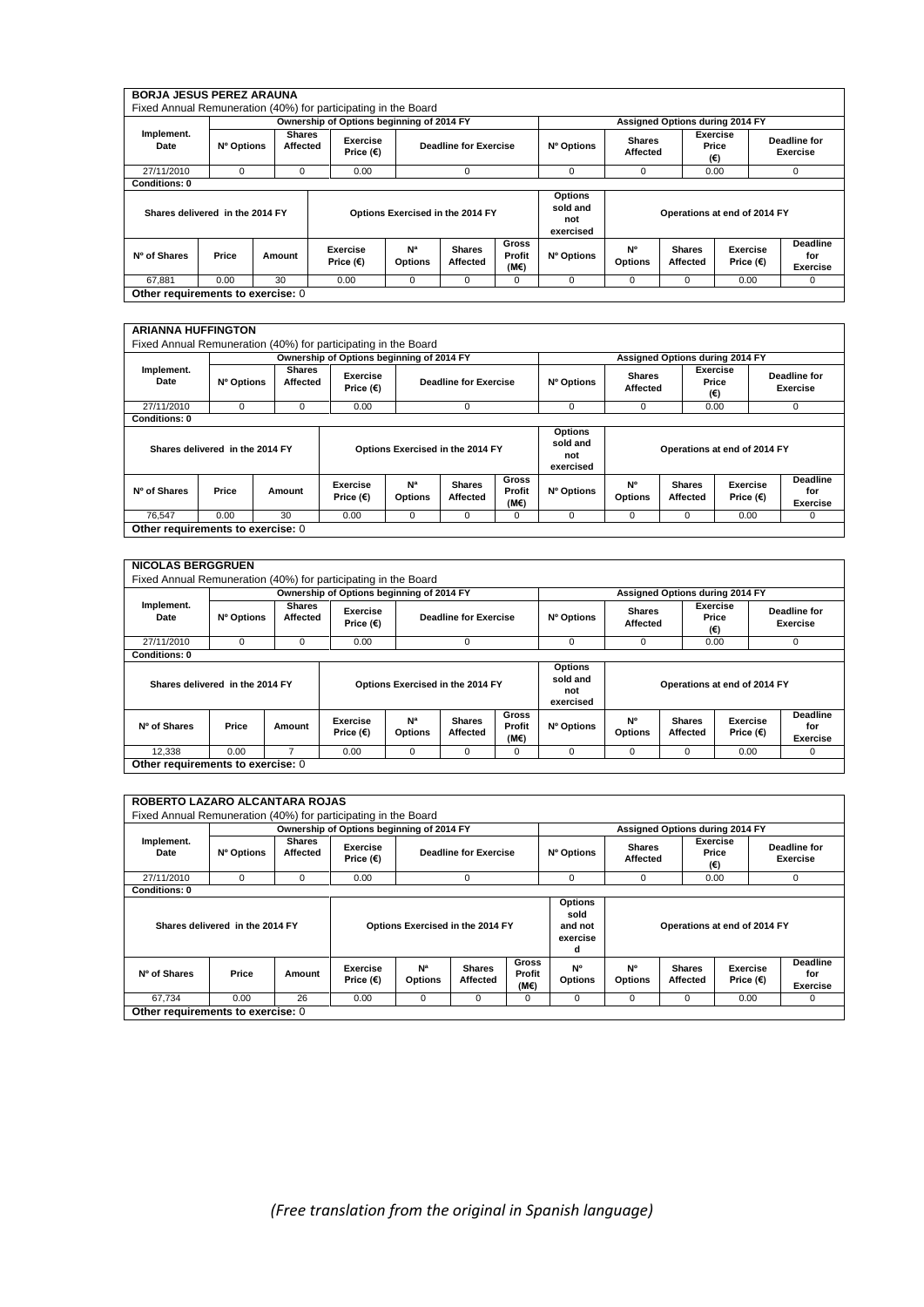| FERNANDO ABRIL-MARTORELL HERNÁNDEZ     |                                 |                           |                                           |                                  |                                  |                                |                                                    |                           |                           |                                 |                                 |
|----------------------------------------|---------------------------------|---------------------------|-------------------------------------------|----------------------------------|----------------------------------|--------------------------------|----------------------------------------------------|---------------------------|---------------------------|---------------------------------|---------------------------------|
| Variable Annual Remuneration in shares |                                 |                           |                                           |                                  |                                  |                                |                                                    |                           |                           |                                 |                                 |
|                                        |                                 |                           | Ownership of Options beginning of 2014 FY |                                  |                                  |                                |                                                    |                           |                           | Assigned Options during 2014 FY |                                 |
| Implement.<br>Date                     | Nº Options                      | <b>Shares</b><br>Affected | Exercise<br>Price $(\epsilon)$            |                                  | <b>Deadline for Exercise</b>     |                                | Nº Options                                         | <b>Shares</b><br>Affected |                           | Exercise<br>Price<br>(€)        | Deadline for<br><b>Exercise</b> |
| 25/03/2011                             | $\Omega$                        | $\Omega$                  | 0.00                                      |                                  | 0                                |                                | 0                                                  | 0                         |                           | 0.00                            | $\mathbf 0$                     |
| <b>Conditions: 0</b>                   |                                 |                           |                                           |                                  |                                  |                                |                                                    |                           |                           |                                 |                                 |
|                                        | Shares delivered in the 2014 FY |                           |                                           |                                  | Options Exercised in the 2014 FY |                                | <b>Options</b><br>sold<br>and not<br>exercise<br>d |                           |                           | Operations at end of 2014 FY    |                                 |
| Nº of Shares                           | Price                           | Amount                    | <b>Exercise</b><br>Price $(€)$            | N <sup>a</sup><br><b>Options</b> | <b>Shares</b><br>Affected        | <b>Gross</b><br>Profit<br>(M€) | <b>N°</b><br><b>Options</b>                        | N°<br><b>Options</b>      | <b>Shares</b><br>Affected | Exercise<br>Price $(€)$         | <b>Deadline for</b><br>Exercise |
| 2,978,647                              | 0.25                            | 759                       | 0.00                                      | 0                                | 0                                | $\Omega$                       | 0                                                  | $\Omega$                  | $\Omega$                  | 0.00                            | $\Omega$                        |
| Other requirements to exercise: 0      |                                 |                           |                                           |                                  |                                  |                                |                                                    |                           |                           |                                 |                                 |

# **ii) Long-term savings schemes**

Not applicable

# **iv) Other benefits (€ 000s)**

|                         | <b>GREGORIO MARAÑÓN Y BERTRÁN DE LIS</b>            |                           |
|-------------------------|-----------------------------------------------------|---------------------------|
|                         | Remuneration in the form of advances, loans granted |                           |
| Transaction             | <b>Essential characteristics of the</b>             | <b>Amounts eventually</b> |
| interest rate           | transaction                                         | returned                  |
|                         | 0.00 None                                           | None                      |
| Life assurance premiums | Security given by the company                       |                           |
|                         | in favour of the                                    |                           |
|                         | directors                                           |                           |
| <b>Year 2014</b>        | Year 2013                                           |                           |
|                         |                                                     |                           |

|                         | <b>MANUEL POLANCO MORENO</b>                        |                           |
|-------------------------|-----------------------------------------------------|---------------------------|
|                         | Remuneration in the form of advances, loans granted |                           |
| Transaction             | <b>Essential characteristics of the</b>             | <b>Amounts eventually</b> |
| interest rate           | transaction                                         | returned                  |
|                         | 0.00 None                                           | None                      |
| Life assurance premiums | Security given by the company                       |                           |
|                         | in favour of the                                    |                           |
|                         | directors                                           |                           |
| <b>Year 2014</b>        | Year 2013                                           |                           |
| 0                       |                                                     |                           |

|                         | FERNANDO ABRIL - MARTORELL HERNANDEZ                |                           |  |  |  |  |  |  |  |
|-------------------------|-----------------------------------------------------|---------------------------|--|--|--|--|--|--|--|
|                         | Remuneration in the form of advances, loans granted |                           |  |  |  |  |  |  |  |
| <b>Transaction</b>      | <b>Essential characteristics of the</b>             | <b>Amounts eventually</b> |  |  |  |  |  |  |  |
| interest rate           | transaction                                         | returned                  |  |  |  |  |  |  |  |
|                         | 0.00 None                                           | None                      |  |  |  |  |  |  |  |
| Life assurance premiums | Security given by the company                       |                           |  |  |  |  |  |  |  |
|                         | in favour of the                                    |                           |  |  |  |  |  |  |  |
|                         | directors                                           |                           |  |  |  |  |  |  |  |
| <b>Year 2014</b>        | Year 2013                                           |                           |  |  |  |  |  |  |  |
| 9                       | 15                                                  |                           |  |  |  |  |  |  |  |

|                         | <b>JUAN LUIS CEBRIAN ECHARRI</b>                    |                           |  |  |  |  |  |  |  |
|-------------------------|-----------------------------------------------------|---------------------------|--|--|--|--|--|--|--|
|                         | Remuneration in the form of advances, loans granted |                           |  |  |  |  |  |  |  |
| <b>Transaction</b>      | <b>Essential characteristics of the</b>             | <b>Amounts eventually</b> |  |  |  |  |  |  |  |
| interest rate           | transaction                                         | returned                  |  |  |  |  |  |  |  |
|                         | 0.00 None                                           | None                      |  |  |  |  |  |  |  |
| Life assurance premiums | Security given by the company                       |                           |  |  |  |  |  |  |  |
|                         | in favour of the                                    |                           |  |  |  |  |  |  |  |
|                         | directors                                           |                           |  |  |  |  |  |  |  |
| <b>Year 2014</b>        | Year 2013                                           |                           |  |  |  |  |  |  |  |
| 20                      | 32                                                  |                           |  |  |  |  |  |  |  |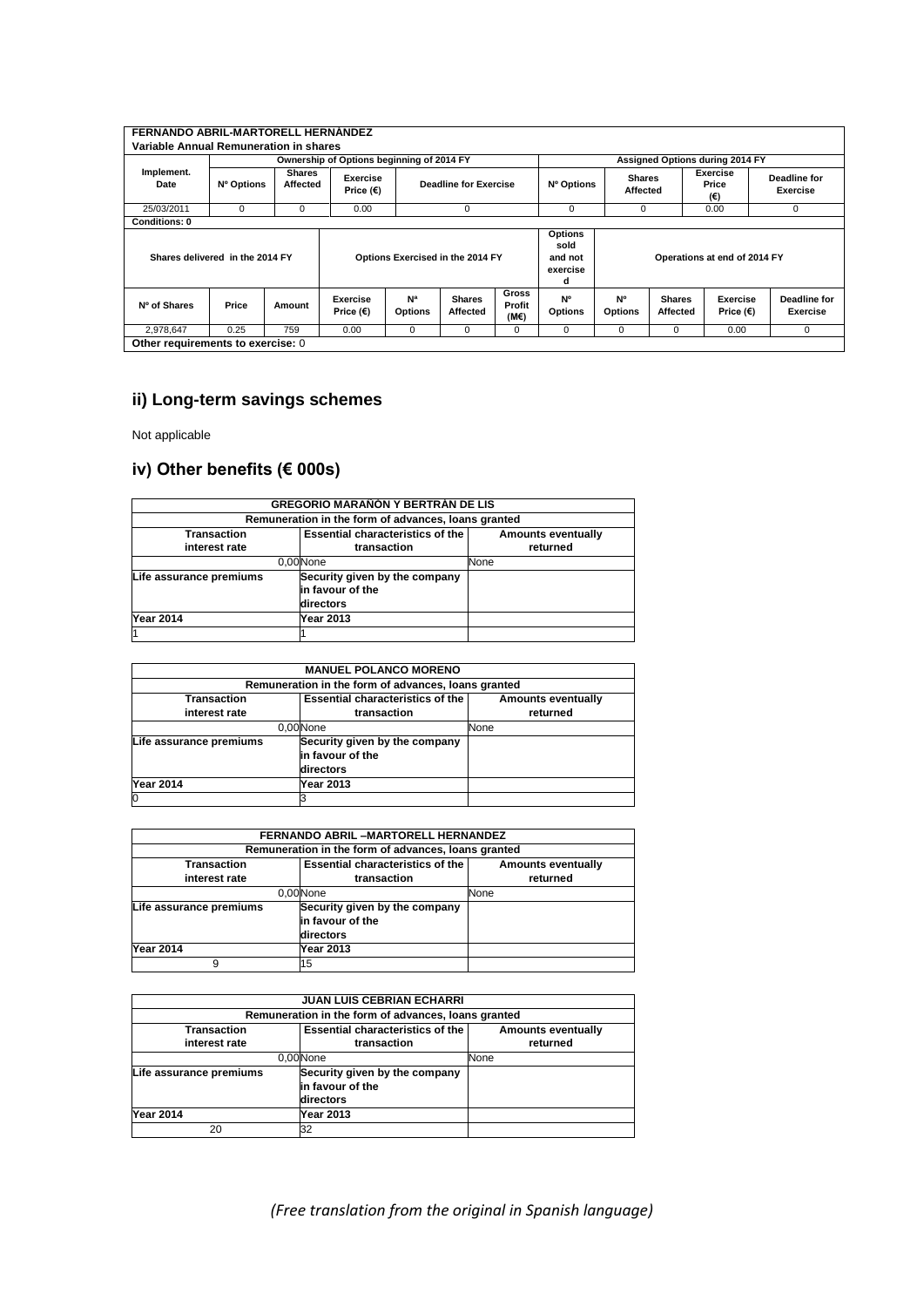|                         | <b>JOSE LUIS SAINZ DIAZ</b>                         |                           |  |  |  |  |  |  |
|-------------------------|-----------------------------------------------------|---------------------------|--|--|--|--|--|--|
|                         | Remuneration in the form of advances, loans granted |                           |  |  |  |  |  |  |
| <b>Transaction</b>      | <b>Essential characteristics of the</b>             | <b>Amounts eventually</b> |  |  |  |  |  |  |
| interest rate           | transaction                                         | returned                  |  |  |  |  |  |  |
|                         | 0.00 None                                           | None                      |  |  |  |  |  |  |
| Life assurance premiums | Security given by the company                       |                           |  |  |  |  |  |  |
|                         | in favour of the                                    |                           |  |  |  |  |  |  |
|                         | directors                                           |                           |  |  |  |  |  |  |
| <b>Year 2014</b>        | Year 2013                                           |                           |  |  |  |  |  |  |
|                         |                                                     |                           |  |  |  |  |  |  |

# **b) Compensation accrued by directors of the company for membership on boards of other group companies:**

| <b>NAME</b>           | <b>SALARY</b> | <b>FIXED</b><br><b>COMPENSATION</b> | <b>PER DIEMS</b><br>(Board and<br>Committees) | <b>SHORT-TERM</b><br><b>VARIABLE</b><br><b>COMPENSATION</b> | <b>LONG-TERM</b><br><b>VARIABLE</b><br><b>COMPENSATION</b> | <b>COMPENSATION</b><br><b>FOR</b><br><b>MEMBERSHIP</b><br><b>ON BOARD</b><br><b>COMMITTEES</b> | <b>INDEMNIFICATION</b> | <b>OTHER</b><br><b>CATEGORIES</b> | <b>TOTAL</b><br>2014 | Total<br>2013 |
|-----------------------|---------------|-------------------------------------|-----------------------------------------------|-------------------------------------------------------------|------------------------------------------------------------|------------------------------------------------------------------------------------------------|------------------------|-----------------------------------|----------------------|---------------|
| Manuel<br>Polanco     | 460           | $\Omega$                            |                                               | 271                                                         |                                                            |                                                                                                |                        |                                   | 736                  | 446           |
| Arianna<br>Huffington |               | 51                                  |                                               |                                                             |                                                            |                                                                                                |                        |                                   | 51                   | 49            |
| John Paton            |               | 51                                  |                                               |                                                             |                                                            |                                                                                                | n                      |                                   | 51                   | $\bf{0}$      |
| José Luis<br>Sainz    | 88            | $^{(1)}$                            | 0                                             | 53                                                          |                                                            | $\mathbf{U}$                                                                                   | $^{\circ}$             |                                   | 142                  | 0             |

# **i) Cash compensation (€ 000s):**

### **ii) Compensation schemes based on shares:**

|                      |                                 |                           | Ownership of Options beginning of 2014 FY |                                  |                              |                         |                                                |                             | Assigned Options during 2014 FY |                              |                                           |
|----------------------|---------------------------------|---------------------------|-------------------------------------------|----------------------------------|------------------------------|-------------------------|------------------------------------------------|-----------------------------|---------------------------------|------------------------------|-------------------------------------------|
| Implement.<br>Date   | Nº Options                      | <b>Shares</b><br>Affected | Exercise<br>Price $(E)$                   |                                  | <b>Deadline for Exercise</b> |                         | Nº Options                                     | <b>Shares</b><br>Affected   | (€)                             | <b>Exercise</b><br>Price     | <b>Deadline for</b><br><b>Exercise</b>    |
| 31/03/2011           | $\Omega$                        | $\mathbf 0$               | 0.00                                      |                                  | $\Omega$                     |                         | 0                                              | 0                           |                                 | 0.00                         | $\mathbf 0$                               |
| <b>Conditions: 0</b> |                                 |                           |                                           |                                  |                              |                         |                                                |                             |                                 |                              |                                           |
|                      | Shares delivered in the 2014 FY |                           |                                           | Options Exercised in the 2014 FY |                              |                         | <b>Options</b><br>sold and<br>not<br>exercised |                             |                                 | Operations at end of 2014 FY |                                           |
| Nº of Shares         | Price                           | Amount                    | <b>Exercise</b><br>Price $(€)$            | N <sup>a</sup><br><b>Options</b> | <b>Shares</b><br>Affected    | Gross<br>Profit<br>(M€) | Nº Options                                     | <b>N°</b><br><b>Options</b> | <b>Shares</b><br>Affected       | Exercise<br>Price $(€)$      | <b>Deadline</b><br>for<br><b>Exercise</b> |
| 675,904              | 0.27                            | 184                       | 0.00                                      | 0                                | 0                            | 0                       | 0                                              | $\Omega$                    | $\Omega$                        | 0.00                         | 0                                         |

### **ii) Long-term savings schemes**

Not applicable

# **iv) Other benefits (€ 000s)**

|                         | <b>MANUEL POLANCO MORENO</b>                        |                           |  |  |  |  |  |  |  |
|-------------------------|-----------------------------------------------------|---------------------------|--|--|--|--|--|--|--|
|                         | Remuneration in the form of advances, loans granted |                           |  |  |  |  |  |  |  |
| <b>Transaction</b>      | <b>Essential characteristics of the</b>             | <b>Amounts eventually</b> |  |  |  |  |  |  |  |
| interest rate           | transaction                                         | returned                  |  |  |  |  |  |  |  |
|                         | 0.00 None                                           | None                      |  |  |  |  |  |  |  |
| Life assurance premiums | Security given by the company                       |                           |  |  |  |  |  |  |  |
|                         | in favour of the                                    |                           |  |  |  |  |  |  |  |
|                         | directors                                           |                           |  |  |  |  |  |  |  |
| <b>Year 2014</b>        | Year 2013                                           |                           |  |  |  |  |  |  |  |
|                         |                                                     |                           |  |  |  |  |  |  |  |

|                                                                                | <b>JOSE LUIS SAINZ DIAZ</b> |  |  |  |  |  |  |
|--------------------------------------------------------------------------------|-----------------------------|--|--|--|--|--|--|
| Remuneration in the form of advances, loans granted                            |                             |  |  |  |  |  |  |
| <b>Essential characteristics of the I</b><br>Amounts eventually<br>Transaction |                             |  |  |  |  |  |  |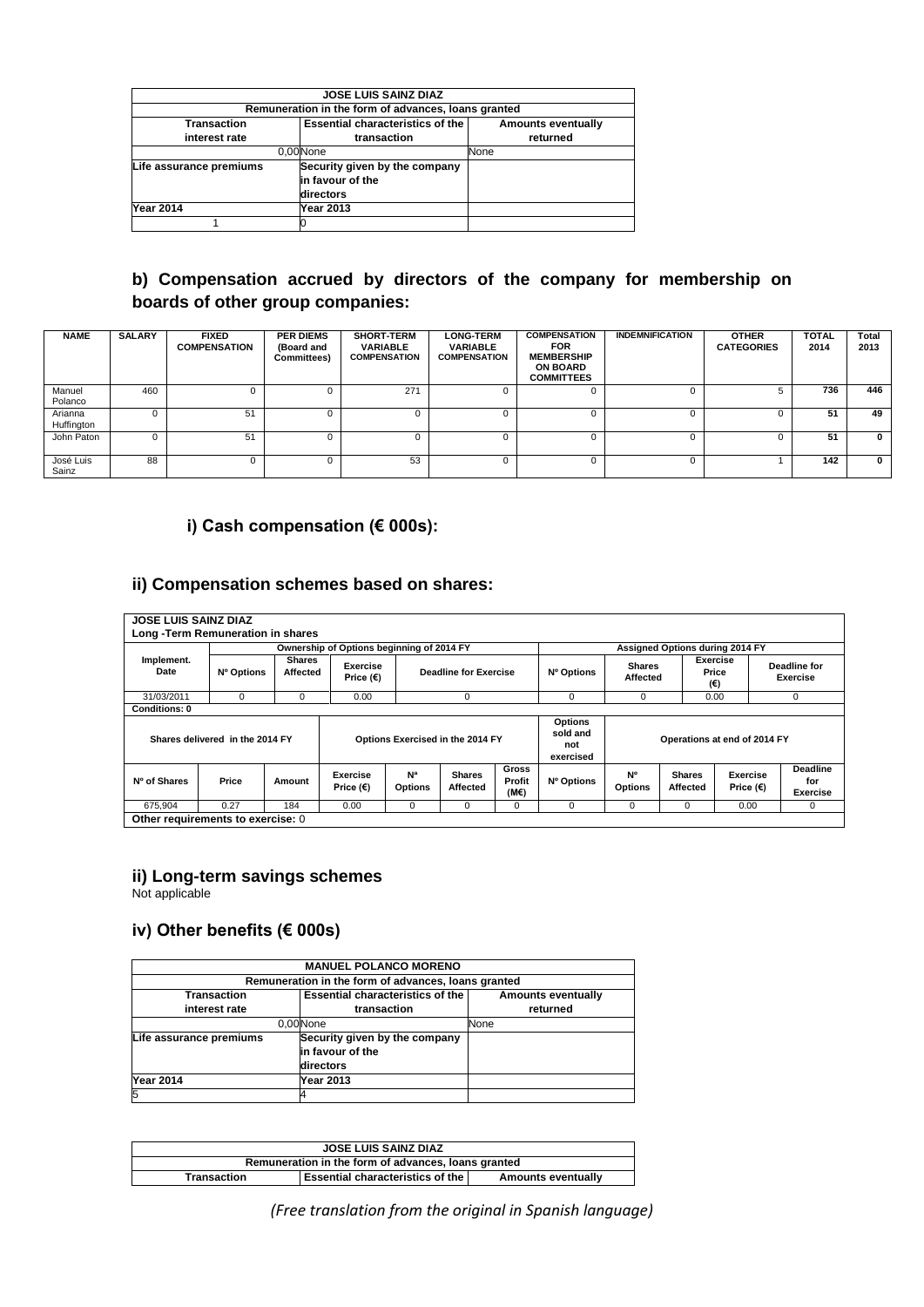| interest rate           | transaction                                                    | returned |  |  |
|-------------------------|----------------------------------------------------------------|----------|--|--|
|                         | 0.00 None                                                      | None     |  |  |
| Life assurance premiums | Security given by the company<br>in favour of the<br>directors |          |  |  |
| <b>Year 2014</b>        | Year 2013                                                      |          |  |  |
|                         |                                                                |          |  |  |

# **c) Summary of compensation**

|                                                             | <b>Compensation accrued in the Company</b><br>Compensation accrued from group companies |                                                        |                                                    | <b>TOTAL</b>                    |                             | Contribution<br>to savings                             |                                             |                                            |                      |                      |                             |
|-------------------------------------------------------------|-----------------------------------------------------------------------------------------|--------------------------------------------------------|----------------------------------------------------|---------------------------------|-----------------------------|--------------------------------------------------------|---------------------------------------------|--------------------------------------------|----------------------|----------------------|-----------------------------|
| <b>NAME</b>                                                 | <b>CASH</b><br><b>COMPENSATION</b>                                                      | <b>NUMBER</b><br>OF<br><b>SHARES</b><br><b>GRANTED</b> | <b>GROSS</b><br><b>PROFIT ON</b><br><b>OPTIONS</b> | <b>TOTAL</b><br>Company<br>2014 | CASH<br><b>COMPENSATION</b> | <b>NUMBER</b><br>OF<br><b>SHARES</b><br><b>GRANTED</b> | <b>GROSS</b><br>PROFIT ON<br><b>OPTIONS</b> | <b>TOTAL</b><br>Group<br>Companies<br>2014 | <b>TOTAL</b><br>2014 | <b>TOTAL</b><br>2013 | schemes<br>during<br>period |
| <b>ALAIN MINC</b>                                           | 196                                                                                     | 30                                                     | $\overline{0}$                                     | 226                             | $\overline{0}$              | $\mathbf 0$                                            | $\overline{0}$                              | $\overline{0}$                             | 226                  | 204                  | $\overline{0}$              |
| <b>JUAN ARENA</b><br>DE LA MORA                             | 152                                                                                     | 0                                                      | $\mathbf 0$                                        | 152                             | $\mathbf 0$                 | $\mathbf 0$                                            | $\mathbf 0$                                 | $\mathbf 0$                                | 152                  | 154                  | $\mathbf 0$                 |
| <b>EMMANUEL</b><br><b>ROMAN</b>                             | 94                                                                                      | 30                                                     | $\mathbf 0$                                        | 124                             | $\mathbf 0$                 | $\mathbf 0$                                            | $\mathbf 0$                                 | $\mathbf 0$                                | 124                  | 127                  | $\mathbf 0$                 |
| <b>ERNESTO</b><br><b>ZEDILLO</b><br>PONCE DE<br><b>LEON</b> | 106                                                                                     | 30                                                     | $\overline{0}$                                     | 136                             | $\overline{0}$              | $\overline{0}$                                         | $\overline{0}$                              | $\overline{0}$                             | 136                  | 134                  |                             |
| <b>GREGORIO</b><br><b>MARAÑON</b><br>BERTRAN DE<br>LIS      | 200                                                                                     | 30                                                     | $\overline{0}$                                     | 230                             | 0                           | $\overline{0}$                                         | $\overline{0}$                              | $\mathbf 0$                                | 230                  | 260                  | 0                           |
| <b>AGNES</b><br><b>NOGUERA</b><br><b>BOREL</b>              | 112                                                                                     | 30                                                     | $\overline{0}$                                     | 142                             | $\overline{0}$              | $\overline{0}$                                         | $\overline{0}$                              | $\overline{0}$                             | 142                  | 147                  | $\mathbf 0$                 |
| <b>NICOLAS</b><br><b>BERGGRUEN</b>                          | 14                                                                                      | $\overline{7}$                                         | $\mathbf 0$                                        | 21                              | $\mathbf 0$                 | $\mathbf 0$                                            | $\mathbf 0$                                 | $\mathbf 0$                                | 21                   | 93                   | $\mathbf 0$                 |
| <b>MANUEL</b><br><b>POLANCO</b><br><b>MORENO</b>            | 0                                                                                       | 0                                                      | $\mathbf 0$                                        | 0                               | 736                         | $\mathbf 0$                                            | $\mathbf 0$                                 | 736                                        | 736                  | 640                  | 0                           |
| <b>CLAUDIO</b><br><b>BOADA</b><br><b>PALLARES</b>           | 118                                                                                     | $\overline{0}$                                         | $\overline{0}$                                     | 118                             | $\overline{0}$              | $\overline{0}$                                         | $\overline{0}$                              | $\overline{0}$                             | 118                  | 5                    | $\overline{0}$              |
| <b>FERNANDO</b><br>ABRIL-<br><b>MARTORELL</b>               | 1.442                                                                                   | 759                                                    | $\pmb{0}$                                          | 2.201                           | $\pmb{0}$                   | $\mathbf 0$                                            | $\pmb{0}$                                   | $\mathbf 0$                                | 2.201                | 1.621                | $\pmb{0}$                   |
| <b>JOSE LUIS</b><br>LEAL<br>MALDONADO                       | 117                                                                                     | 0                                                      | $\mathbf 0$                                        | 117                             | $\mathbf 0$                 | $\mathbf 0$                                            | $\mathbf 0$                                 | $\mathbf 0$                                | 117                  | 120                  | $\mathbf 0$                 |
| <b>BORJA</b><br>PÉREZ<br><b>ARAUNA</b>                      | 89                                                                                      | 30                                                     | $\mathbf 0$                                        | 119                             | $\overline{0}$              | $\mathbf 0$                                            | $\mathbf 0$                                 | $\mathbf 0$                                | 119                  | 127                  | $\mathbf 0$                 |
| <b>JUAN LUIS</b><br><b>CEBRIAN</b><br><b>ECHARRI</b>        | 1.878                                                                                   | 0                                                      | $\mathbf 0$                                        | 1.878                           | 0                           | $\mathbf 0$                                            | 0                                           | $\mathbf 0$                                | 1.878                | 2.142                | $\mathsf 0$                 |
| <b>ARIANNA</b><br><b>HUFFINGTO</b><br>N                     | 70                                                                                      | 30                                                     | $\overline{0}$                                     | 100                             | 51                          | $\overline{0}$                                         | $\overline{0}$                              | 51                                         | 151                  | 144                  | $\overline{0}$              |
| <b>JOSE LUIS</b><br>SAINZ DÍAZ                              | 336                                                                                     | $\overline{0}$                                         | $\overline{0}$                                     | 336                             | 142                         | 184                                                    | $\overline{0}$                              | 326                                        | 662                  | $\mathbf 0$          | $\overline{0}$              |
| <b>ROBERTO</b><br><b>ALCANTARA</b><br><b>ROJAS</b>          | 132                                                                                     | 26                                                     | $\mathbf 0$                                        | 158                             | $\overline{0}$              | $\mathbf 0$                                            | $\mathbf 0$                                 | $\mathbf 0$                                | 158                  | $\mathbf 0$          | 0                           |
| <b>JOHN PATON</b>                                           | 91                                                                                      | $\overline{0}$                                         | $\overline{0}$                                     | 91                              | 51                          | $\overline{0}$                                         | $\overline{0}$                              | 51                                         | 142                  | $\overline{0}$       | $\overline{0}$              |
| <b>TOTAL</b>                                                | 5.147                                                                                   | 1.002                                                  | 0                                                  | 6.149                           | 980                         | 184                                                    | 0                                           | 1,164                                      | 7.313                | 5.918                | 0                           |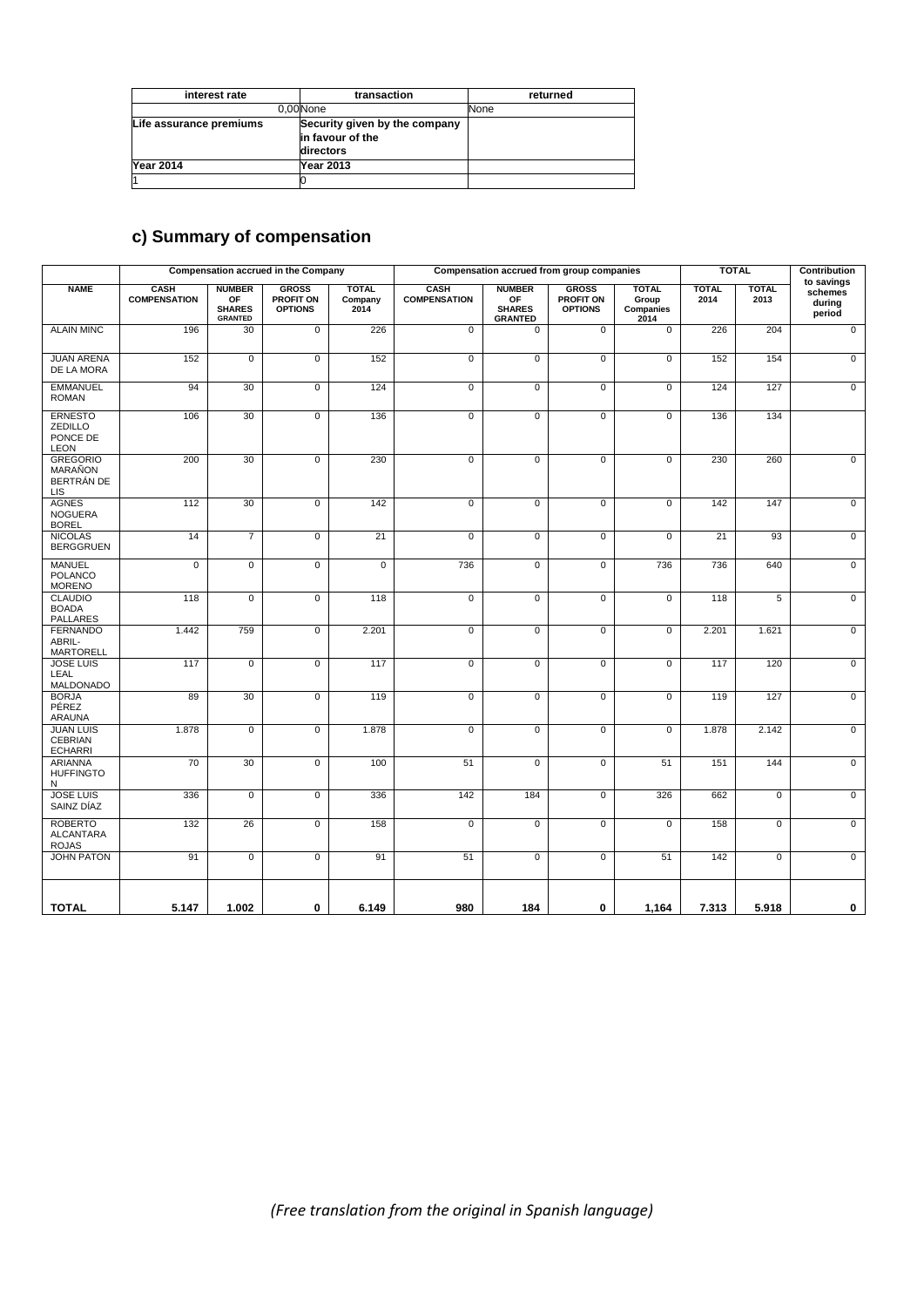**D.2 Report on the relationship between compensation obtained by directors and the results or other measures of profitability of the entity, if applicable explaining how the changes in profitability of the company may have influenced changes in compensation of directors.** 

The Company amends its variable compensation policy annually to adapt it to the results thereof

- i. The compensation accrued by the Chairman of the Board of Directors and the Delegated Commission, Mr. Juan Luis Cebrián Echarri, for achievement of the 2014 objectives amounted to 809, 935 euros.
- ii. The compensation accrued by the CEO, Mr. Jose Luis Sainz Díaz, for achievement of 2014 objectives, amounted to 201,133 euros.
- iii. The compensation accrued by Mr. Fernando Abril-Martorell Hernández for achievement of 2014 objectives (part proportional to the January-September 2014 period during which he served as CEO of Prisa) amounted to 759,257 euros (in shares) and 850,000 euros in cash.
- iv. The compensation accrued by Mr. Manuel Polanco Moreno for achievement of 2014 objectives amounted to 270,810 euros.

**D.3 Report on the result of the advisory vote of the general meeting on the annual report and compensation for the prior period, indicating the number of negative votes, if any:** 

|                   | <b>Number</b><br>% of total |         |
|-------------------|-----------------------------|---------|
| <b>Votes cast</b> | 438,515,424                 | 100.00% |

|                      | <b>Number</b> | % of cast |
|----------------------|---------------|-----------|
| <b>Votes against</b> | 86,432,259    | 19.71%    |
| Votes for            | 351,089,291   | 80.06%    |
| <b>Abstentions</b>   | 993,874       | 0.23%     |

#### **E OTHER INFORMATION OF INTEREST**

**If there is any relevant aspect of director compensation that it has not been possible to include in the other sections of this report, but that it is necessary to include in order to set forth more complete and reasoned information regarding the compensation practices and structure of the company as regards its directors, briefly explain.** 

-Regarding **heading D** of this report the following is noted:

i) Appointments and Resignations during 2014:

- Mr. Nicolás Berggruen resigned as a director of PRISA in March 2014. Also Mr. Fernando Abril-Martorell resigned his position of CEO effective 30 September 2014, although he remains as a director of the Company.
- Mr. Roberto Alcántara and Mr. John Paton were appointed as directors of PRISA at the board meeting held on 24 February 2014 (subsequently ratified by the shareholders meeting held on 28 April).
- Mr. Jose Luis Sainz Díaz was appointed as a director of PRISA on 22 July 2014 and assumed the position of CEO on 1 October 2014.

iii) Long-term compensation: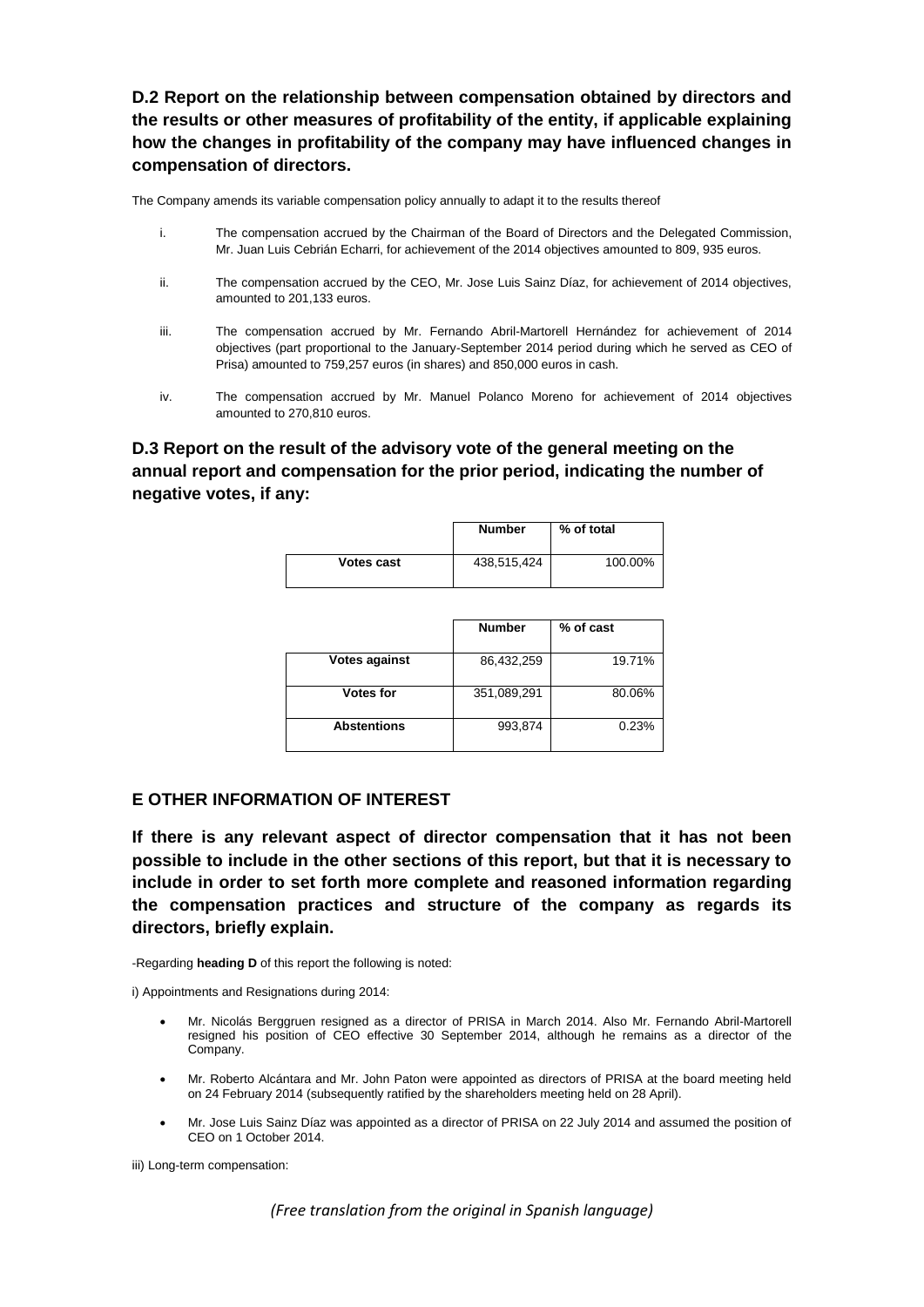As indicated in section A.4 of this report, the executive directors have various kinds of long-term compensation. Since earning such compensation is conditioned on satisfaction of certain conditions there has been no accrual of any amount in some of those categories in 2014. Therefore they have not been reflected in the tables under heading D in this report, without prejudice to the accounting expenses recorded in the income statement. For this reason, the amount of the total compensation of directors appearing in section D of this report, which follows the accrual criterion fixed in "CNMV Circular 4/2013, establishing the model annual report of compensation of directors of listed public limited companies", differs from the total amount of compensation of directors appearing in the Notes to the Financial Statements and Semiannual Financial Information for 2014, which correspond to accounting provisions:

 Multi-year incentive of Mr. Juan Luis Cebrián, to be received in January 2016, in shares, in an amount equivalent to €1,000,000. As it has not accrued, it is not included in the tables under heading D in this report.

In this regard it is noted that in the Financial Information corresponding to the first semester of 2014, which PRISA published in July 2014, it was explained that the income statement for the first semester of 2014 included an expense in the amount of 125,000 euros in this category.

- Variable multi-year incentive of Mr. Jose Luis Sainz Díaz, recognised in his contract with PRISA, for 2014- 2016. As it has not accrued, it is not included in the tables under heading D in this report.
- The amount accrued for the second cycle, 2012-2014 period, of the 2011 Long-Term Incentive (ILP) that will be settled, in shares, in 2015, for the executive functions performed by Mr. Jose Luis Sainz Díaz in Prisa Noticias and Prisa Radio and that to date were reported following the accounting provision criterion, is included in the tables under heading D of this report (see sections A.4 and C.1). The shares are delivered net of taxes, for which reason the difference between the gross amount and the amount that will be delivered in shares corresponds to the withholding deposit that will apply upon delivery of the shares.
- Long-Term Incentive (ILP) of Mr. Manuel Polanco, approved at the shareholders meeting of April 2014, to be settled in 2017 by virtue of achievement of the approved objectives. As it has not accrued, it is not included in the tables under heading D in this report.

Also, regarding the compensation settled in shares in 2014 for the first cycle (2011-2013 period) of the Long-Term Incentive (ILP) approved at the shareholders meeting of June 2011, the beneficiaries being Mr. Manuel Polanco Moreno and Mr. Jose Luis Sainz (see heading C.1. of this report), it is noted that the information included in the compensation reports for 2011, 2012 and 2013 used the accounting provision criterion and not the accrual criterion fixed by the aforesaid Circular 4/2013. The aforesaid compensation is not included in the tables in section D of this report, because it was settled (not accrued) in 2014.

-Regarding the information contained in **table ii) under headings D.1.a)** of this report (Compensation schemes based on shares), the following is noted:

i) Although the compensation of external directors includes a fixed amount by way of delivery of shares, the gross amount of which is the same for all directors, the number of shares allotted varies because it depends on the withholding percentages applicable to each of them;

ii) Within "shares delivered during 2014" there are shares earned in 2014, although at 31 December 2014 they had not been delivered in full.

iii) The price of the "shares delivered during 2014" to external directors is not a single price. There are four prices, corresponding to each of the quarters of 2014 (€0.42, €0.36, €0.27 and €0.26).

iv) To calculate the number of shares earned by Mr. Fernando Abril-Martorell (CEO until September 2014) as annual variable compensation, the achievement of annual objectives was evaluated, which resulted in a gross amount of 759,000 euros of annual variable compensation in kind. The shares are delivered net of taxes, for which reason the difference between the gross amount and the amount that will be delivered in shares corresponds to the withholding deposit that will apply upon delivery of the shares.

v) To calculate the number of theoretical shares earned by Mr. Jose Luis Sainz through Cycle II of the ILP, a target amount of 275,000 euros was used, which resulted in a gross amount of 183,981 euros of in-kind variable compensation, corresponding to 675,904 theoretical shares. The shares are delivered net of taxes, for which reason the difference between the gross amount and the amount that will be delivered in shares corresponds to the withholding deposit that will apply upon delivery of the shares.

-Regarding the information contained in **table iv) under headings D.1.a) and D.1.b)** of this report (Other Benefits), the following is noted:

i) The figures indicated in the column called "Life Insurance Premiums" include not only the premiums paid in this category, but also those corresponding to the Health and Accident Policy, since there is no specific section of this report in which they can be declared.

ii) Also included is the amount of 83,320 euros that Mr. Fernando Abri-Martorell accrued in 2014, as compensation for the contractual noncompetition agreement, activated after resigning from his position as CEO of the Company. As already has been indicated in section C.1 of this report, the amount of €333,320 corresponding to this category will be paid in twelve equal instalments over the period for which the noncompetition undertaking was established.

This annual compensation report was approved unanimously by the Board of Directors of the Company at its meeting of February 27, 2015.